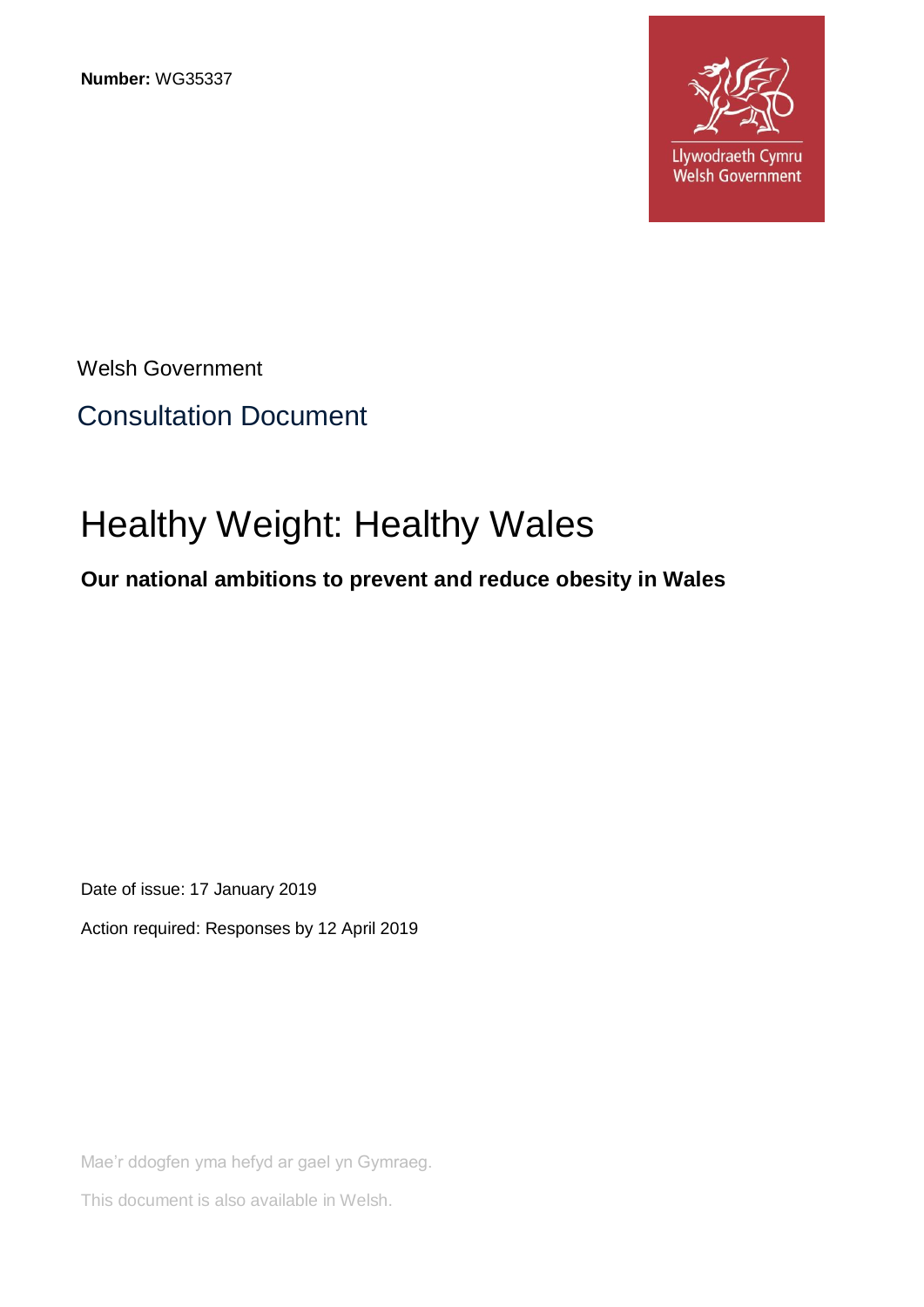| <b>Overview</b>                                        | The Welsh Government is committed to helping<br>people to achieve and maintain a healthy weight.<br>This consultation paper provides a draft plan for how<br>that could be achieved and seeks views on those<br>proposals. |
|--------------------------------------------------------|----------------------------------------------------------------------------------------------------------------------------------------------------------------------------------------------------------------------------|
| How to respond                                         | Please complete the consultation response form and<br>send it to:<br><u>HealthyWeightHealthyWales@gov.wales</u>                                                                                                            |
| <b>Further information</b><br>and related<br>documents | Large print, Braille and alternative language<br>versions of this document are available on<br>request.                                                                                                                    |
| <b>Contact details</b>                                 | For further information:                                                                                                                                                                                                   |
|                                                        | Name: Healthy and Active Branch                                                                                                                                                                                            |
|                                                        | Address: Welsh Government<br>Cathays Park 2                                                                                                                                                                                |

**Cardiff** CF10 3NQ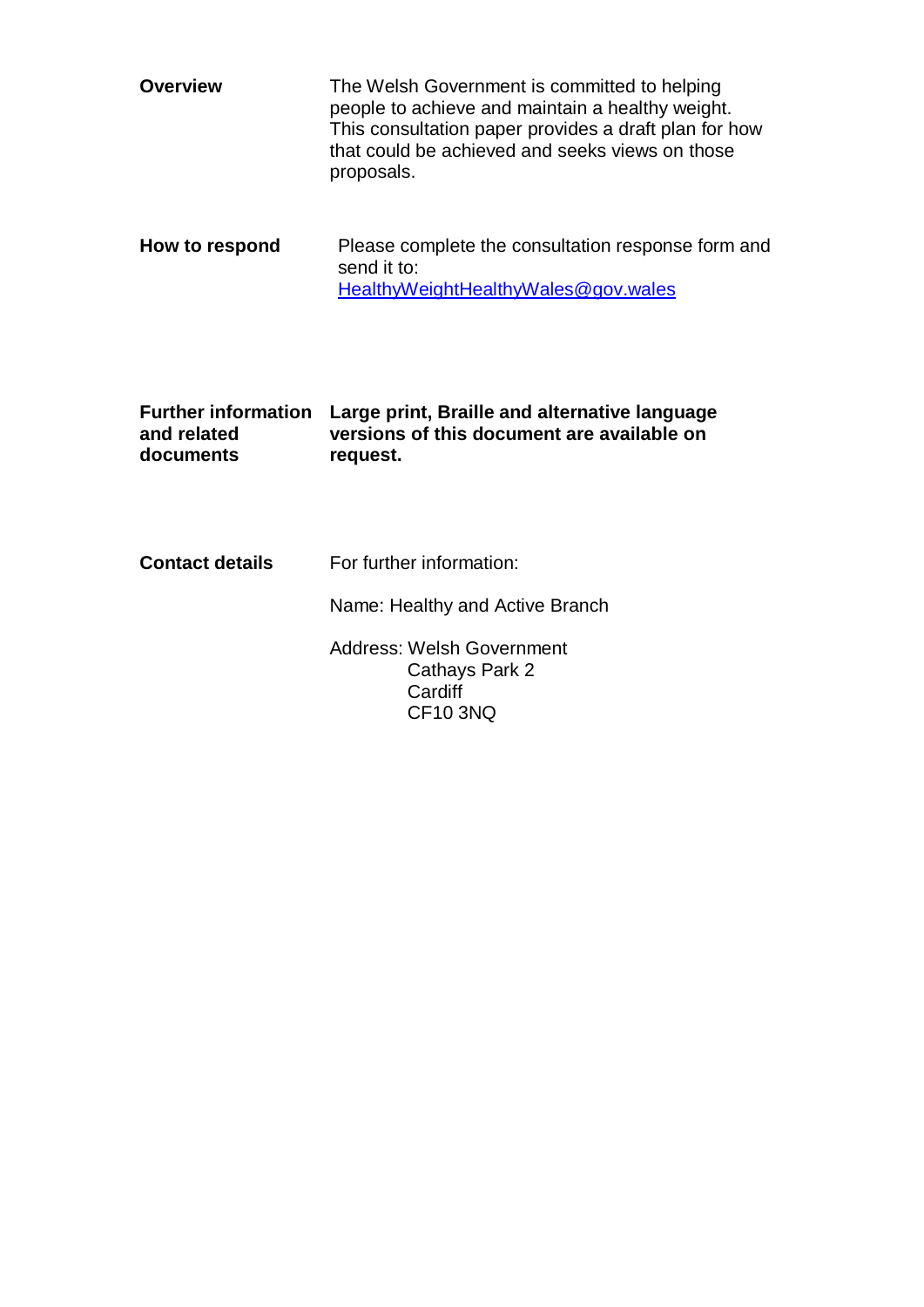# **General Data Protection Regulation (GDPR)**

The Welsh Government will be data controller for any personal data you provide as part of your response to the consultation. Welsh Ministers have statutory powers they will rely on to process this personal data which will enable them to make informed decisions about how they exercise their public functions. Any response you send us will be seen in full by Welsh Government staff dealing with the issues which this consultation is about or planning future consultations. Where the Welsh Government undertakes further analysis of consultation responses then this work may be commissioned to be carried out by an accredited third party (e.g. a research organisation or a consultancy company). Any such work will only be undertaken under contract. Welsh Government's standard terms and conditions for such contracts set out strict requirements for the processing and safekeeping of personal data.

In order to show that the consultation was carried out properly, the Welsh Government intends to publish a summary of the responses to this document. We may also publish responses in full. Normally, the name and address (or part of the address) of the person or organisation who sent the response are published with the response. If you do not want your name or address published, please tell us this in writing when you send your response. We will then redact them before publishing.

You should also be aware of our responsibilities under Freedom of Information legislation.

If your details are published as part of the consultation response then these published reports will be retained indefinitely. Any of your data held otherwise by Welsh Government will be kept for no more than three years.

# **Your rights**

Under the data protection legislation, you have the right:

- to be informed of the personal data holds about you and to access it
- to require us to rectify inaccuracies in that data
- to (in certain circumstances) object to or restrict processing
- for (in certain circumstances) your data to be 'erased'
- to (in certain circumstances) data portability
- to lodge a complaint with the Information Commissioner's Office (ICO) who is our independent regulator for data protection.

For further details about the information the Welsh Government holds and its use, or if you want to exercise your rights under the GDPR, please see contact details below: Data Protection Officer: Welsh Government Cathays Park CARDIFF CF10 3NQ

e-mail: [Data.ProtectionOfficer@gov.wales](mailto:Data.ProtectionOfficer@gov.wales) The contact details for the Information Commissioner's Office are: Wycliffe House Water Lane Wilmslow **Cheshire** SK9 5AF

Tel: 01625 545 745 or 0303 123 1113 Website:<https://ico.org.uk/>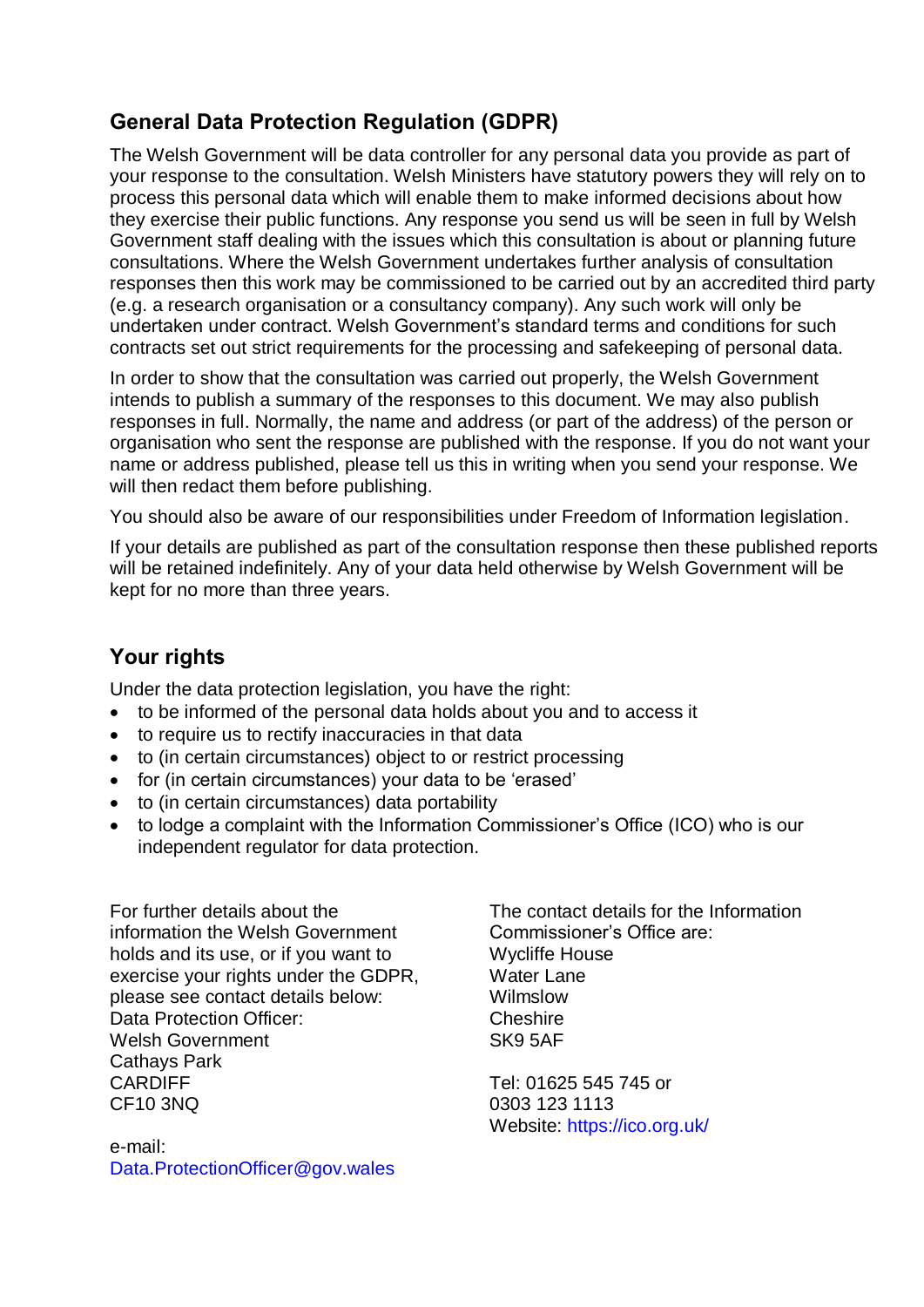# **Contents**

| Foreword by the Minister for Health and Social Services | 5  |
|---------------------------------------------------------|----|
| <i><u><b>Introduction</b></u></i>                       |    |
| Leadership and Enabling Change                          | 10 |
| <b>Healthy Environments</b>                             | 13 |
| <b>Healthy Settings</b>                                 | 18 |
| <b>Healthy People</b>                                   | 24 |
| Consultation response form and questions                | 31 |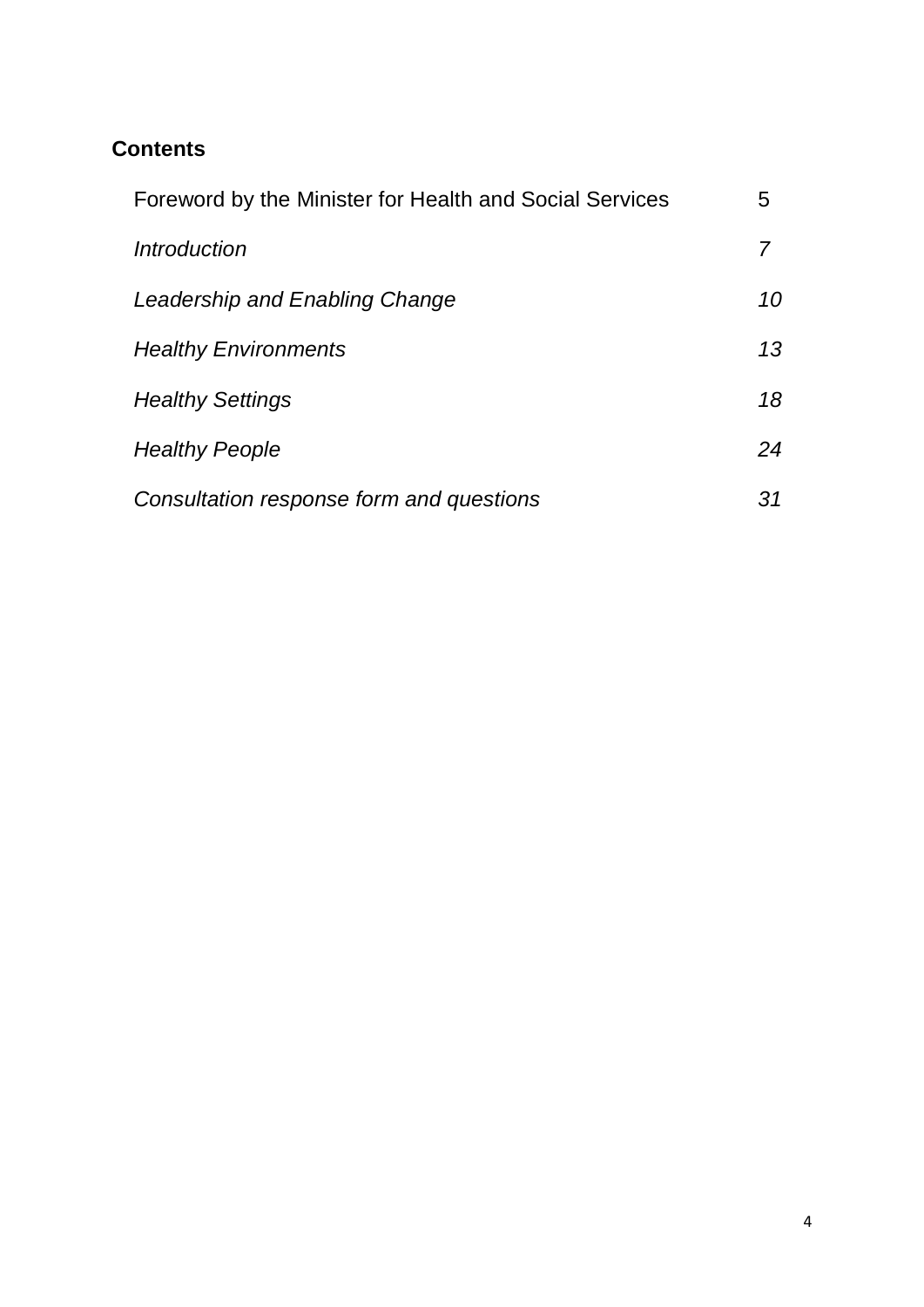# **Foreword**



In Wales, as across most of the developed world, many of us are struggling to maintain a healthy weight. We are now in a position where six out of ten adults and one in four of our reception aged children are overweight or obese. Obesity rates are predicted to continue rising across the population. We know that obesity is already one of the most preventable causes of ill health and premature death, which is a direct cause of some cancers and cardiovascular disease. We are even seeing a significant impact on our younger population, as Type 2 diabetes levels continue to increase. We are at a point in time where we need to take direct action to improve life opportunities for both our current and future generations.

We cannot underestimate the scale of the challenge. There are no single solutions or simple ways in which we can make change. We are talking about habits relating to our consumption of food and decline in levels of physical activity which have built up over decades and over a generation. However, this government is not prepared to let a poor diet or physical inactivity to be defining features in the lives of our children and young people. We should not tolerate that our next generation will grow up with the normality of regularly eating highly processed foods, having no concept about where their food comes from, or not having enough movement in their daily lives. We must not be fazed by this challenge - obesity is preventable and is not inevitable. We can enable change.

I am delighted to launch this consultation on '*Healthy Weight: Healthy Wales'* which sets out our national ambitions to prevent and reduce obesity in Wales. The consultation has been developed across a number of key themes, including enabling leadership and change, healthy environments, healthy settings and healthy people. We want to think, as a nation, about how we can really help to make a step change to prevent and reduce obesity levels in Wales.

There are some fantastic examples across the world, in towns and cities where there are declining levels of childhood obesity which we have already been learning from. There is also good practice already taking place across Wales, which we can build upon. A defining feature of places which have had success is strong leadership and a system in place to co-ordinate and drive change. Leadership needs to take place at a national, local and a community level and I want us to really think about how we can enable and make this happen.

We know that many of us want to eat healthier or do more exercise. However, fitting this into our busy lives can appear to be an overwhelming challenge. Creating an environment where it is normal and easy for us all to eat well and be physically active can make a significant difference and nudge us to change our daily routines. This starts in the places where we live, shop, socialise, commute, and in our settings, such as schools or workplaces. We want to support making the healthy choice the easy choice.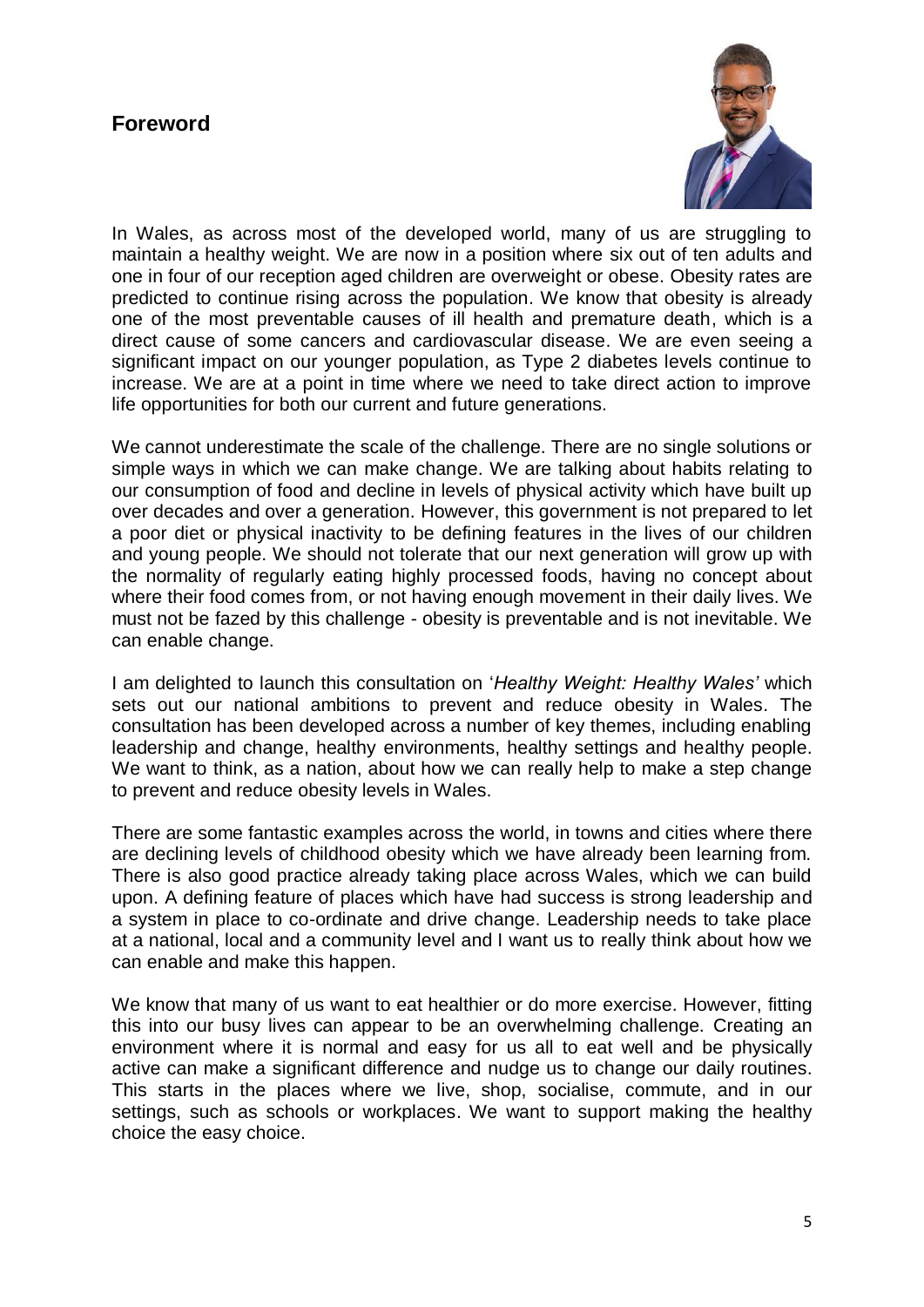We want to empower and enable people to think about their own and their family's health to support achieving or maintaining a healthy weight. This can be about encouraging some small, but potentially lifestyle changing decisions to improve positive health outcomes. This is more challenging where there are greater health inequalities and in particular we want to consider how we can support those on lower incomes. We also want to consider ways to support those who are already overweight or obese. This includes thinking about early intervention, through community based support and specialist weight management for those who may require more intensive support.

In this consultation we have suggested a series of 'What matters?' statements which we would like you to consider so we can prioritise the actions we need to take. I want to hear views from across Wales. To enable this we will be running a range of regional events, focus groups and engagements in town centres, linking with schools, colleges, universities and workplaces to ensure we can hear as many voices as possible on this vital issue. I encourage you to share your experience and knowledge with us and I look forward to receiving your responses.

Vaufrar Gettin

**Vaughan Gething AM Minister for Health and Social Services**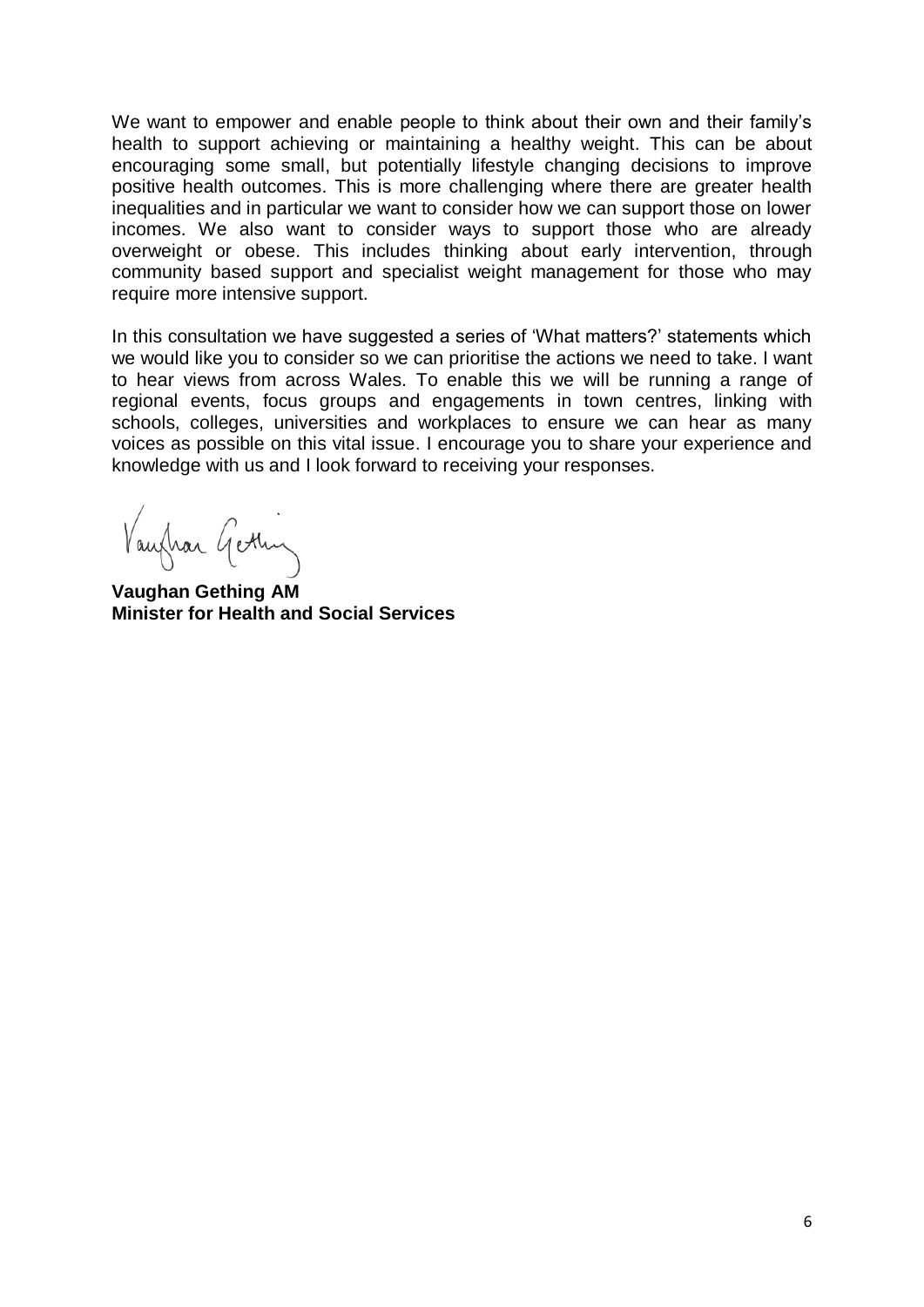# **Introduction**

The World Health Organisation (WHO) regards obesity as one of the most serious global public health challenges for the 21st century. The UK has one of the highest levels of obesity in Western Europe. In Wales over a quarter of our four to five year olds are overweight or obese, with more than one in every ten classified as obese<sup>1</sup>. This gets worse as we move into adulthood, with six in ten adults overweight or obese and one in four obese<sup>2</sup>. We also know that more men than women are overweight or obese and that those in our most disadvantaged communities are more likely to be obese than those in the more affluent areas.

Being overweight has now become normal in Wales. Evidence gathered by Public Health Wales demonstrates that as being overweight and obese has become more common, our ability to recognise what is a healthy weight has reduced<sup>3</sup>. Parents may not be able to recognise when their child is overweight and therefore may not consider making any changes even though they are well motivated to do so. Furthermore, as being overweight or obese in the adult population has become normal, it is clear that many people are finding it difficult to take steps to lose weight, or maintain a healthy weight.

# **The Impact**

Obesity is the leading cause of several major conditions including type 2 diabetes, cardiovascular disease and some cancers. There are also links with orthopaedic problems, poor mental health and depression.

• Recent estimates by Cancer Research UK $4$  show that obesity is the second greatest preventable cause of cancer, after smoking. It is projected that 25 years from now, obesity will become the main cause of cancer in women if we continue with our current lifestyles.

Children who are overweight or obese are at a greater risk of poor health in adolescence as well as in adulthood. We know that 80% of people who are obese at age four to five remain obese<sup>5</sup>. Overweight children are developing conditions and illnesses normally associated with adults, such as type 2 diabetes.

• Diabetes UK $^6$  reported that 6,836 people under the age of 25 have Type 2 diabetes in England and Wales, which includes around 1,500 people under the age of 19 being treated for the illness. Type 2 diabetes is commonly associated with obesity and poor lifestyle and can be more aggressive in young people.

There are also risks of psychological harm of childhood obesity, which include bullying and discrimination by peers, low self-esteem, anxiety and depression. Psychological impacts can continue into adulthood and decrease quality of life. Obesity also impacts on our quality of life. We know that having a high Body Mass Index (BMI) is the leading contributor in Wales for increased Years Lived with Disability<sup>7</sup>.

The financial cost to the economy is considerable. Illnesses associated with obesity projected to cost the Welsh NHS more than £465 million per year by 2050, with a cost to society and the economy of £2.4 billion $8$ .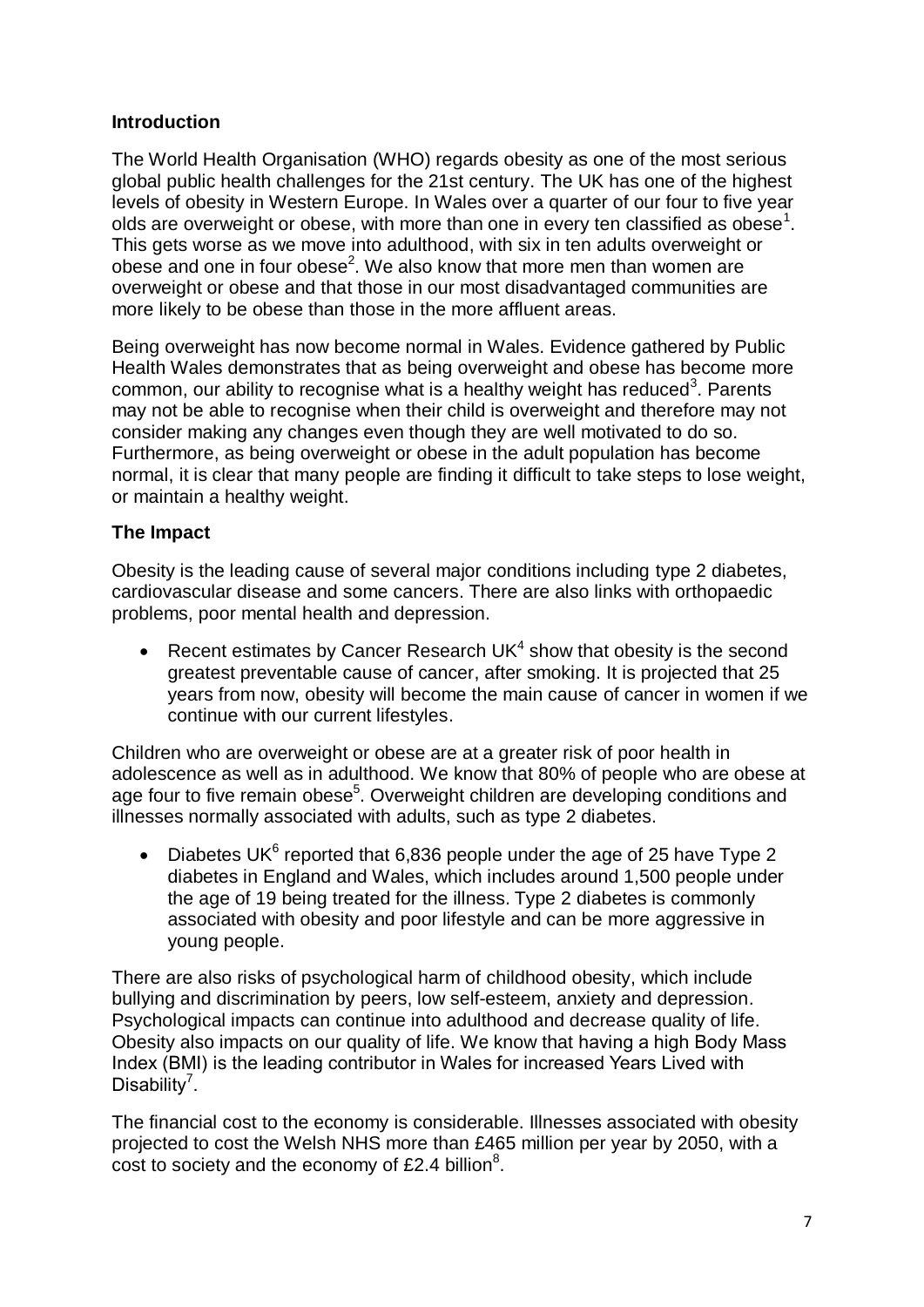# **The causes**

The causes and drivers of obesity are complicated, we know that the widespread availability of energy-dense, relatively cheap convenience food, and a decline in the need or desire to be physically active, has contributed significantly to increasing levels of overweight or obesity in Wales. We also know that there are barriers to reaching and maintaining a healthy weight which can vary by ethnicity, poverty and age. Alongside this consultation, Public Health Wales have produced a 'Case for Action<sup>'9</sup> that highlights a number of factors which have been considered in the development of this consultation.

There is no quick fix. Achieving and maintaining a healthy weight is a personal challenge for us all. However, creating the right conditions can help people to support healthy choices. This includes developing an environment to enable healthy food and activity choices. This includes where we live, shop, socialise, commute or in settings where we are educated or work. We want to support people to take responsibility for their own health and those they care for, whilst empowering the wider community to drive change.

The Welsh public support change. The Stay Well in Wales survey<sup>10</sup> found that  $70\%$ of the Welsh public agree that advertising of unhealthy foods to children should be banned, 88% agree that schools should teach children more about how to live a healthy life and 82% agree that healthy foods should cost a bit less and unhealthy foods a bit more. Healthy eating and physical activity were identified as the two most important areas where preventative funding should be focussed.

## **What we would like to achieve**

#### **'***Our vision is that the people of Wales should have longer, healthier and happier lives, able to remain active and independent, in their own homes for as long as possible'.* **(A Healthier Wales: Our Plan for Health and Social Care, 2018).**

To achieve this vision, we need to shift our focus and resources to prevention and early intervention, reducing the number of children and adults who become overweight or obese each year. We want to halt and ultimately reverse current trends.

This consultation reflects a key commitment in the Public Health (Wales) Act 2017 $^{11}$ , to produce a strategy which will aim to prevent and reduce obesity. This contributes to 'A Healthier Wales: Our Plan for Health and Social Care<sup>12</sup>, which sets out a vision for the future of health and social care services in Wales. This includes placing a greater role on prevention.

This plan will be consistent with our Well-being of Future Generations (Wales) Act  $2015<sup>13</sup>$ , taking account of the long-term impact of decisions, and recognising the importance of collaborative working to the prevention of persistent problems related to health inequalities. It will support the five ways of working and contribute across the seven well-being goals. Given the complexity of the issue, we need to take a long-term approach, which will bring together a range of partners and communities across Wales. This will require co-ordinated action and integration to develop approaches across sectors including health, social care, planning, housing, transport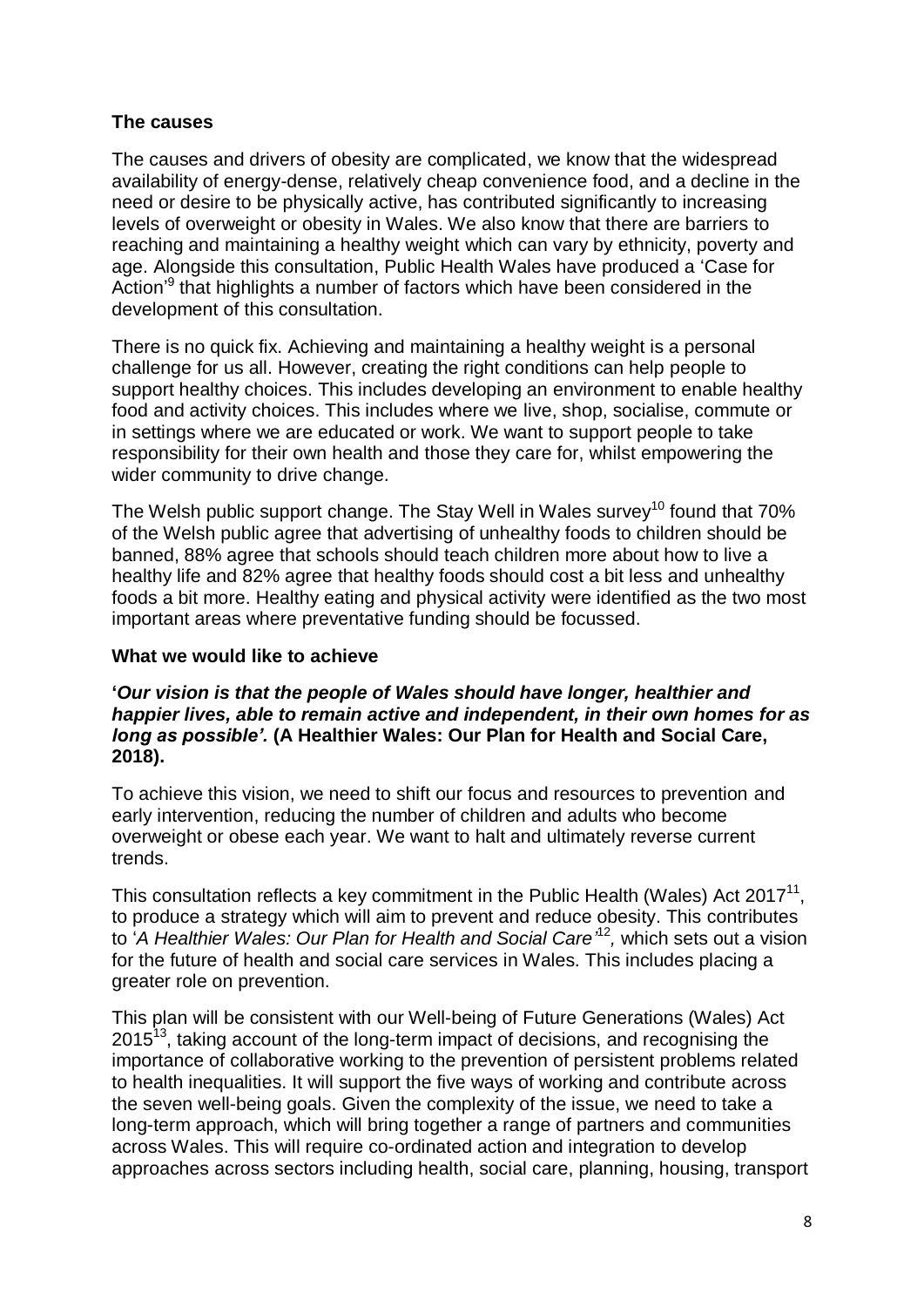and business to bring about major change to combating obesity, making better use of resources and improving wellbeing.

# **What matters?**

The consultation has been developed across four key themes:

- 1. Leadership and Enabling Change
- 2. Healthy Environments
- 3. Healthy Settings
- 4. Healthy People

These themes have been designed to drive and shape behavioural change. This takes into account the range of factors which we know shape our daily choices. Under each theme there are 'What Matters?' proposals, which are areas and actions that we want to test during the consultation. We need your views to ensure we capture the range of actions necessary to shape a comprehensive plan for obesity prevention and reduction in Wales.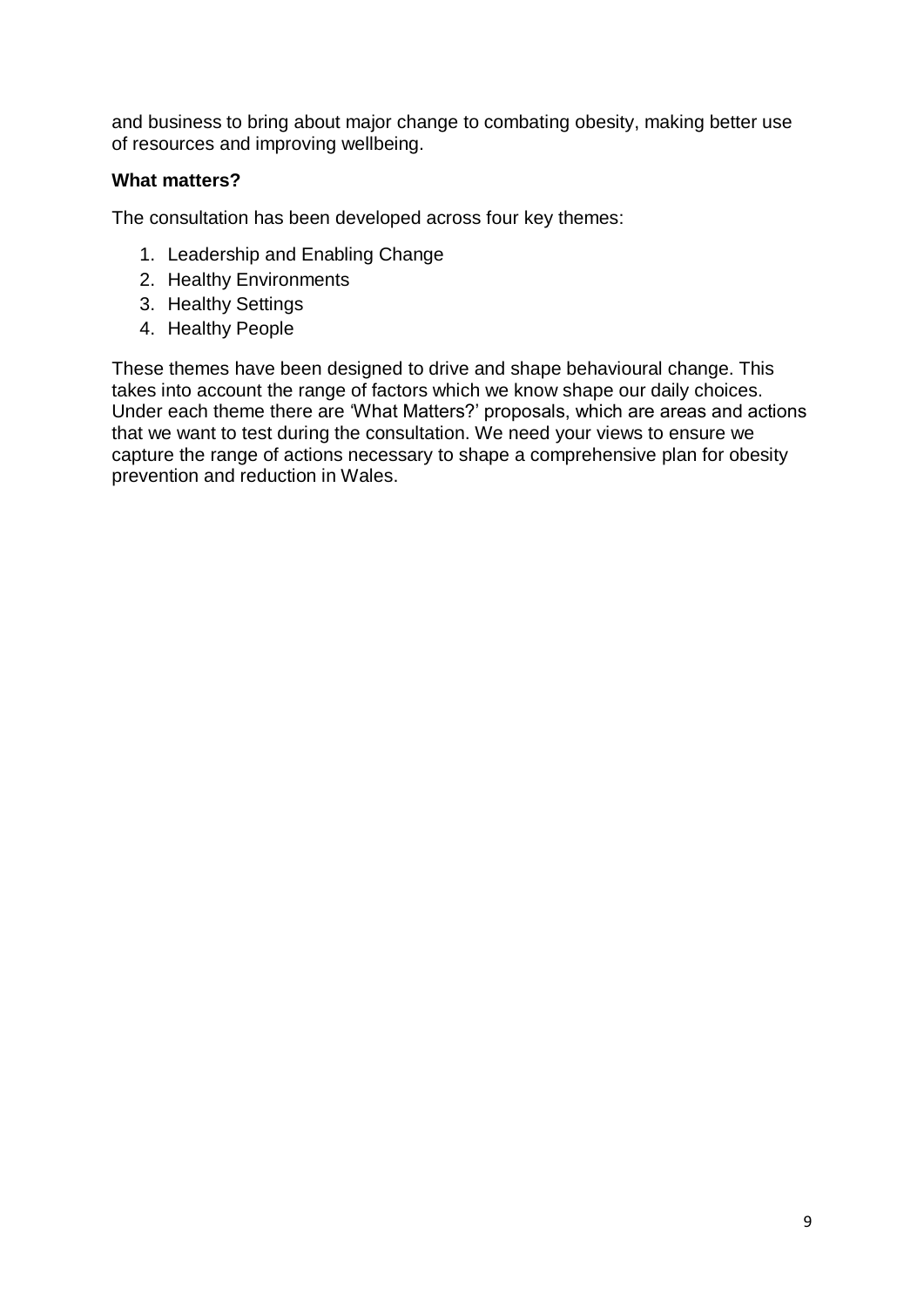# **1. Leadership and Enabling Change**

**We aim to drive improved leadership and accountability to deliver Healthy Weight: Healthy Wales across all sectors**



# **The challenge**

The causes of obesity are complex and the journey to becoming overweight is a highly personal one. For some there may be a biological susceptibility to weight gain, but for all of us a crucial factor is our environment and how far that helps or hinders us to make healthy food choices and build activity into our everyday lives. What this means is that achieving a healthy weight is not just the responsibility of the individual, and to make a difference at a population level we will require a collaborative approach that creates system wide change. Whilst there have been examples of good practice taking place at a local level in Wales, previous approaches have tended to focus on single initiatives on a small scale.

Rising obesity rates are not inevitable and the positive news is that there are emerging examples of communities, states and cities that have managed to reverse the trend<sup>14</sup>. We can draw on a growing body of knowledge in Wales to help us with our efforts. The links between individual behaviour and the environment are well established<sup>15</sup> and our key challenges will be to reshape the wider environment in which individuals go about their daily lives, and transform the growing interest in maintaining good health into an achievable goal for all.

The international examples which have achieved change, and those which appear promising, have taken a long term commitment with strong national and local leadership from the outset. We know that there are a number of opportunities for intervention during an individual's life course which have been identified as possible stages to influence behaviour. These relate to critical periods where lifestyles can be shaped (early life, pregnancy), times linked to spontaneous change in behaviour (leaving home, parenting) or periods of significant shifts in attitude (peer group pressure, ill health).

# **What action could we take?**

The need for a whole system approach is critical. This will require a broad set of policies including both population and targeted measures which will bring together action by government, both central and local, across a range of partners. Wales already has a supportive policy environment for taking this work forward. The Wellbeing of Future Generations (Wales) Act 2015<sup>16</sup> sets the scene for both the ambition and goals of our future approach and the ways of working that will be necessary to deliver.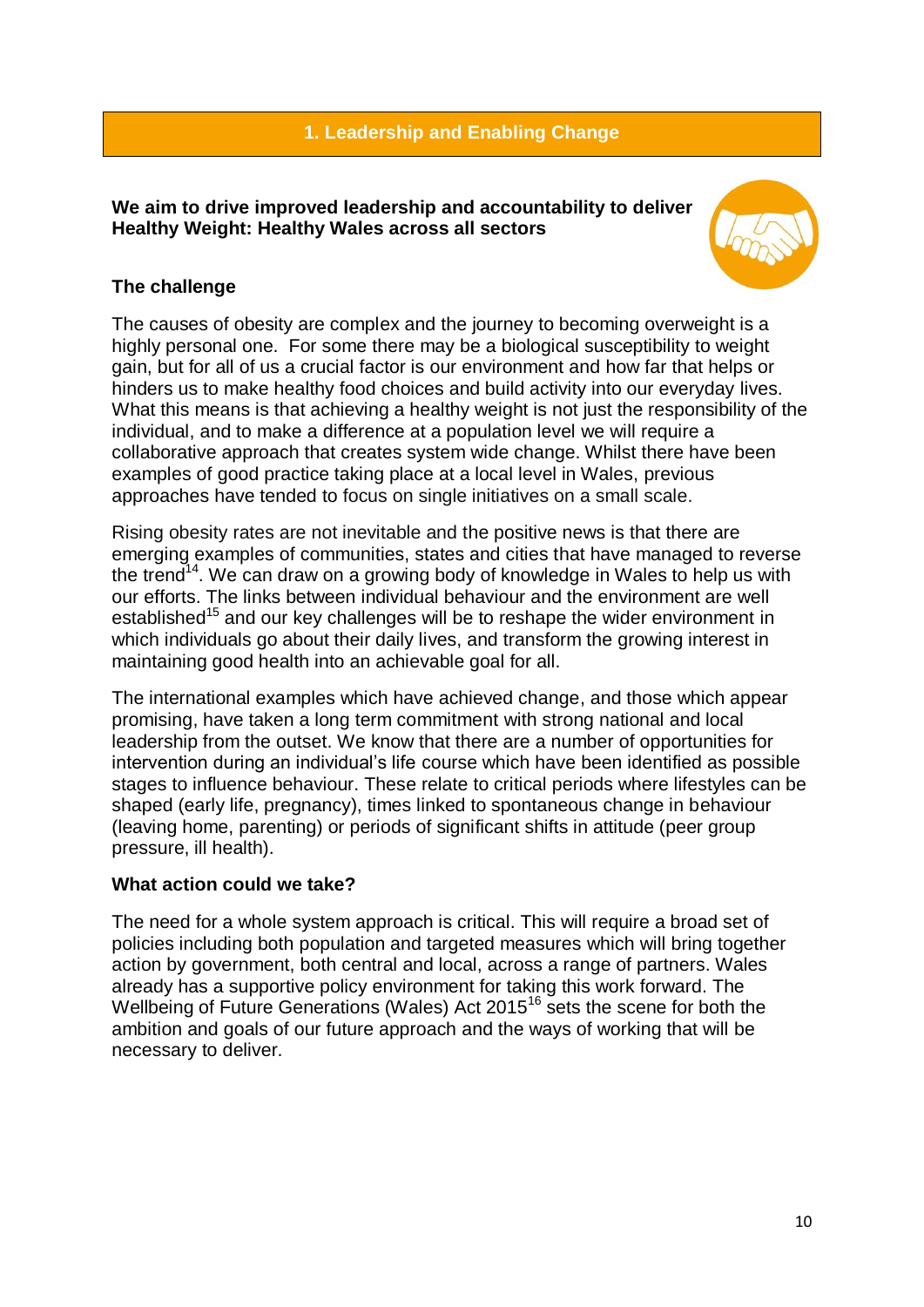

# **Long-Term Prevention Integration Collaboration Involvement**

In seeking to tackle obesity, we are addressing changes in the way that we live our lives that have evolved over decades. There are no quick wins. To stop the rise in obesity we will require collaborative effort from across the public, private and voluntary sectors and amongst individuals, families and communities.

Public Service Boards are well placed to test the needs in their local communities as part of their assessment of local wellbeing in their area. Engagement with local communities and stakeholders is essential to ensure actions and improvements address local requirements and reduce inequalities in health. This will need to take account of individual motivations and barriers, alongside the need to draw upon local assets to enable change. Local Health Boards will play a key role in mobilising actions across their areas and we wish to build greater accountability into delivery to drive forward change.

# **What Matters?**

LEC1. Developing a long term, whole system approach to **address obesity** based upon the core principles of :

- 1. Delivery of the 'Healthy Weight: Healthy Wales' plan to be led by a **national implementation board** which will be accountable to Ministers.
- 2. Create a **strengthened role for public health leaders** in Local Health Boards so that they can work with Public Service Boards to develop regionally based approaches to implementing the plan.
- 3. **Prioritise and focus resources** to make sure that current investments are delivering and where resources are available they are used in a sustainable way. Support must be focussed on enabling the system to act.
- 4. Higher priority for early intervention as well as the **prevention of overweight and obesity**. This will include clearer leadership, accountability, strategy and management structures. We will ensure that obesity is a tier 1 target for Local Health Boards. This aligns with '*A Healthier Wales: Our Plan for Health and Social Care'* to shift resources to focus upon prevention.
- 5. **Engagement with stakeholders**, including a multi-level stakeholder engagement and communication programme which will ensure that we can engage all sectors of welsh society in achieving our goal and maintain that engagement and commitment over time.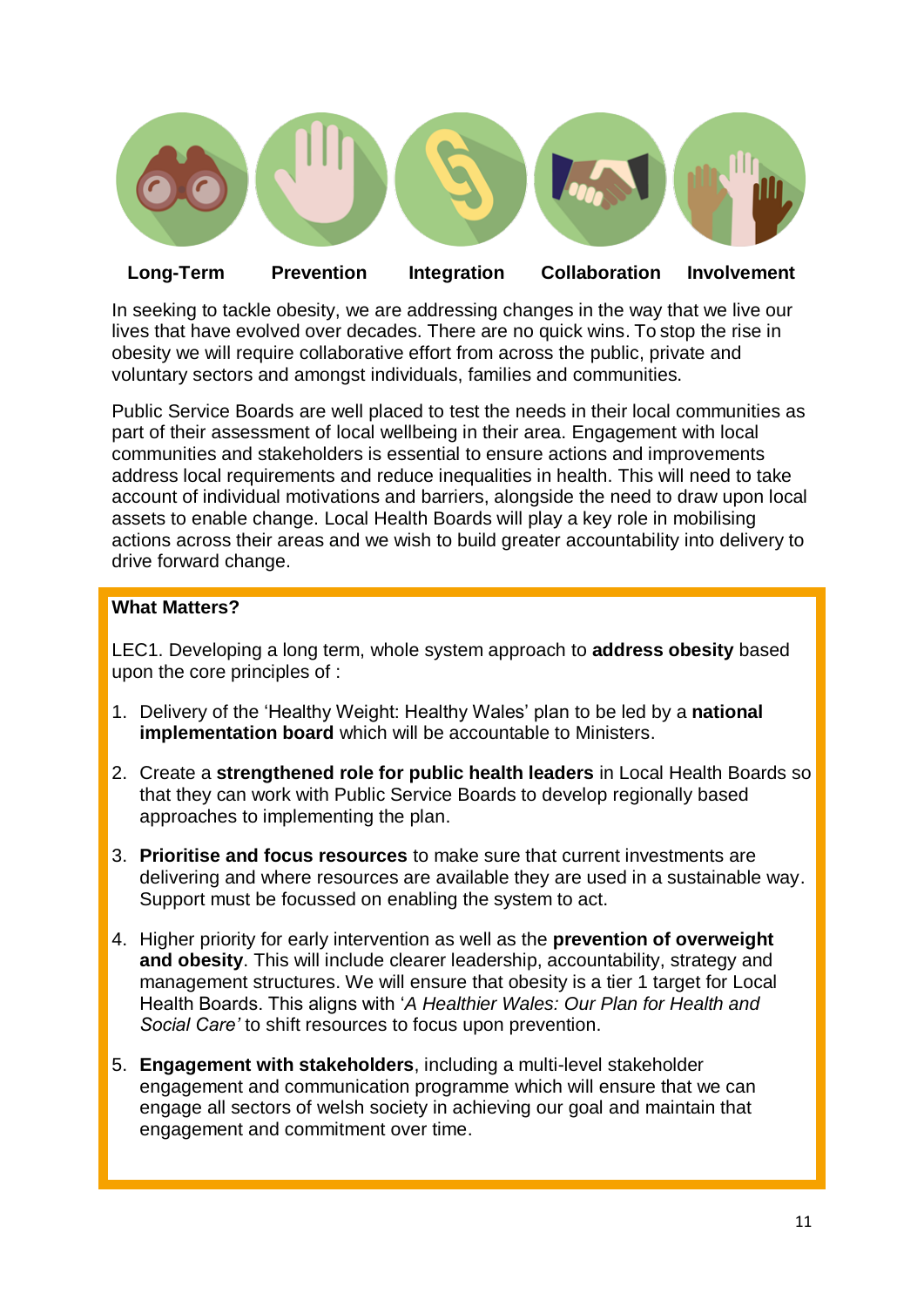- 6. **Long-term, sustained interventions** which will build on international learning. Public Health Wales and the Public Health Directors Leadership Group, with clinical and allied health leaders will agree a 'menu' of effective strategies based on the review of evidence, which will drive local delivery. Local action will be determined and prioritised according to local need, assets and opportunities and will recognise that each area of Wales starts in a different place.
- 7. **Ongoing evaluation and a focus on continuous improvement,** which will enable us to learn from our work, adapt and change. This will include a review of the data from the **Child Measurement Programme, including to develop a second measurement** to consider how we can measure change effectively.

We know that making change is a challenge and influencing attitudes is very difficult. Enabling change at the individual level requires an understanding of people's lives and specifically their capabilities, opportunities and motivations before tailoring interventions to their specific needs and interests. There is good work already being done through programmes across Wales which aim to enable people, including parents and children, to make healthier choices, cook basic meals, to budget for food, and to be able to achieve or maintain a healthy weight. However, much of this activity has not been rigorously evaluated.

## **What matters?**

LEC2. **Understanding what works. We want to review the impact and scale of delivery of community based programmes** to determine which have the greatest merit and work with partners to scale programmes as part of a systems based approach.

**Question :** Do you agree that a whole system approach could enable change to take place? If not, why? What are the opportunities, risks and barriers to effective leadership?

**Question :** Are you aware of any good practice locally? How can we build upon and maximise existing practice and resources to support population change across Wales?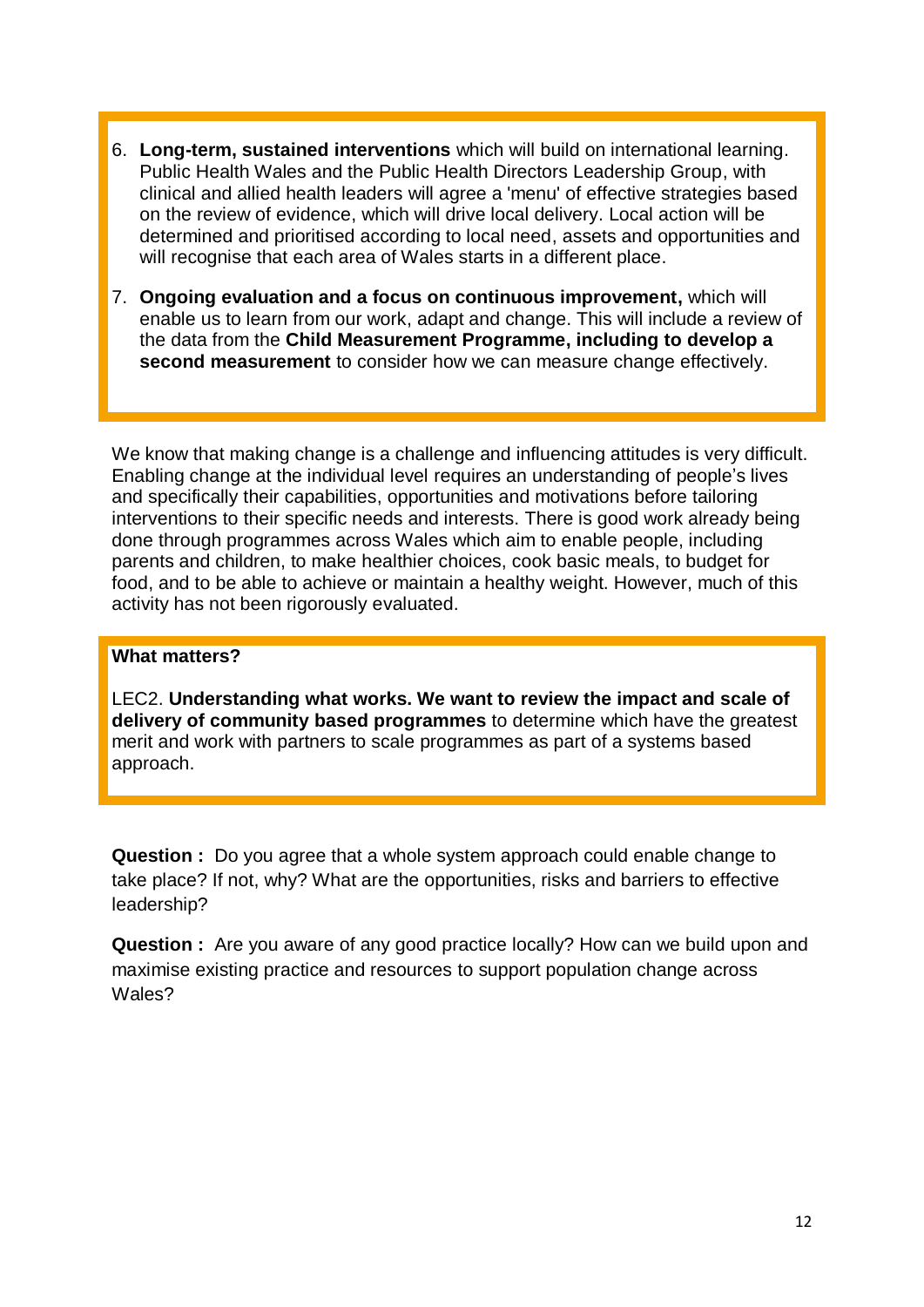# **2. Healthy Environments**

#### **We aim to create an environment which supports everyone to make healthier food and activity choices**

# **The challenge**



The ways in which society and our environment have developed over the years is often at odds with our efforts to maintain a healthy lifestyle.

We now have the convenience of almost non-stop access to a variety of foods which are relatively cheap but often energy dense and high in fat, salt or sugar. Our high streets are increasingly populated with fast food outlets, and online ordering means we don't need to leave our armchairs to access it. We are exposed to sophisticated advertising and promotions which nudge us to make unhealthy choices.

From childhood we are encouraged to clear our plates, and when we are served more, we eat more. This is not good news when our food servings are growing portions, pack sizes and tableware have substantially increased over the last 50 years. A Cochrane review in 2015 found some ready meals had almost doubled in size and family packs of crisps increased by 50% between 1993 and 2013 $^{17}$ .

We know that we are continuing to eat too much sugar, salt and saturated fat and not enough fruit, vegetables and fibre<sup>18</sup>. For instance, the mean intake of sugar in Wales is around three times higher than the recommended maximum in school-age children and young people and around twice higher in adults. We know the majority of people in Wales eat more calories than they need. On average, overweight and obese adults are overeating by 200-300 calories a day<sup>19</sup>.

We are also the first generation which needs to make a conscious decision to be physically active. Car use has increased, fewer of us have manual jobs, and technological and societal changes have gradually designed physical activity out of our daily lives. Only about half of adults in Wales get enough physical activity, and a third undertake no physical activity at all. Only one in six 11-16 year olds are achieving the Chief Medical Officer's (CMO) guidelines of 60 minutes of activity every day. There is a 17% difference between those meeting the guidelines in the most deprived areas compared to the least deprived<sup>20</sup>. We know that even a moderate increase in the amount of physical activity we undertake can have an important benefit to our health and well-being.

# **What action could we take?**

# **Enabling us to make healthy food and drink choices**

The food manufacturing industry has the capability to support population dietary change. One of the most effective ways it can do this is through reformulation – to modify the make-up of foods to reduce the levels of calories, sugar, saturated fat and salt. Reformulation does not rely upon individual behaviour change but changes the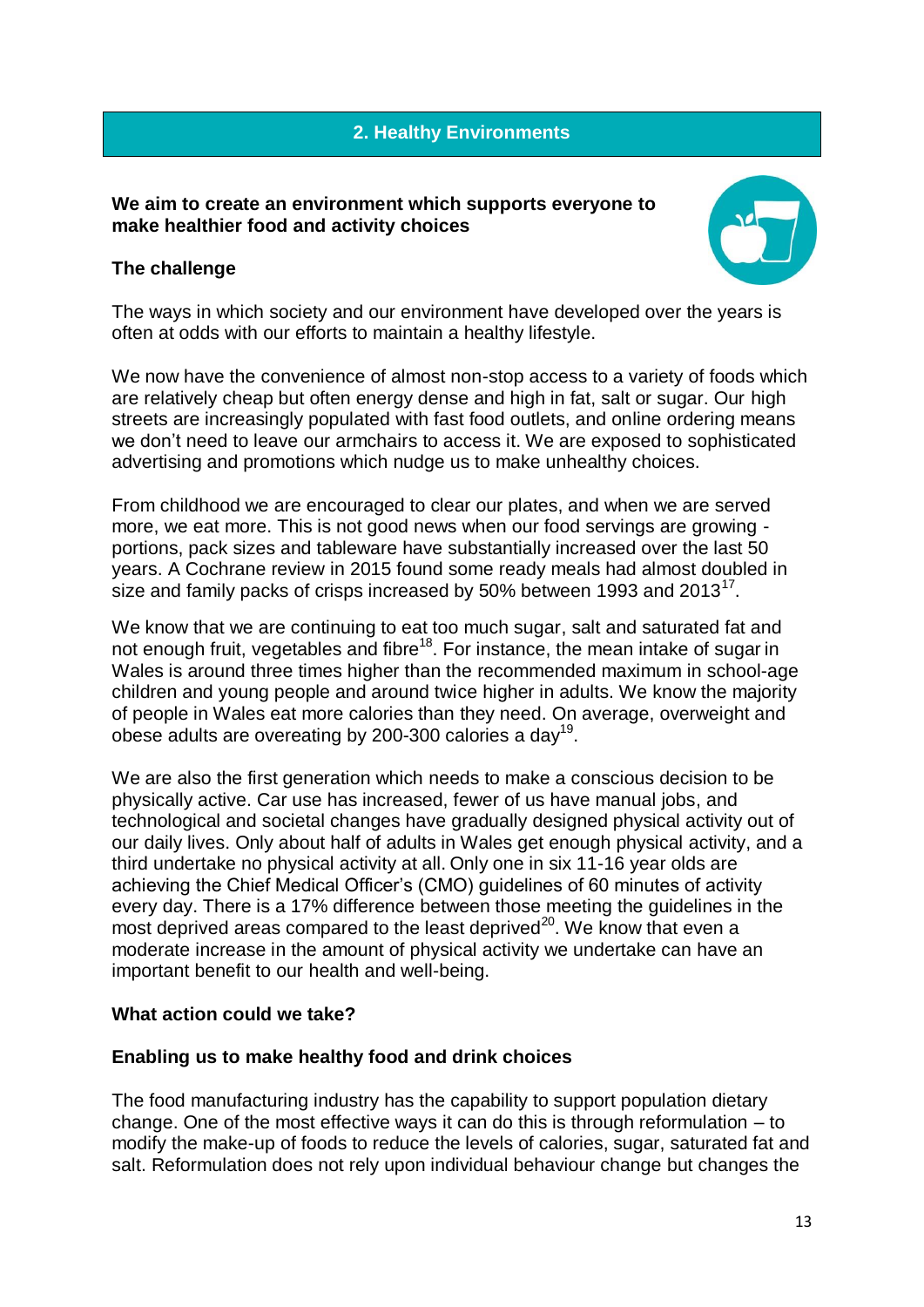food environment for everyone and in doing so can contribute to reducing diet related inequalities. Reformulation work has the best chance of making a strong impact when it is supported by food retailers' decisions about product formulation as well as which products to stock and how to promote them.

To date there has been some good progress at a UK level. We welcome the measures set out in UK Government's Childhood Obesity Plans<sup>21</sup> that support our ambitions for the food environment. The introduction of the soft drinks sugar levy resulted in a decrease in the sugar content of some drinks, and voluntary reduction targets have led to decreases in population salt intakes and reductions in sugar in some foods $^{22}$ .

# **What Matters?**

HE1. Supporting **Welsh business to reformulate and to develop healthier food choices** by providing increased help through Food Innovation Centres. We support the reformulation programme delivered for the UK Government by Public Health England and will monitor progress. We will consider additional measures if necessary, including the use of further taxation powers in Wales, if the scale and pace of change by industry is not sufficient.

The food industry can also support us in making healthier choices through addressing the current imbalance in advertising and promotion. The UK food industry spent over £250 million promoting unhealthy foods in retail settings in 2014<sup>23</sup>, clearly indicating that they see this as a highly effective marketing technique. We also know that on-line advertising provides specific challenges and is increasingly where children and young people are spending more of their time compared to television. Much of the evidence focuses on children, and demonstrates a clear link between food and drink adverts, children's food choices and how much they eat $^{24}$ .

# **What Matters?**

HE2. Limiting the promotion of unhealthy foods. The UK Government has committed to consult on **TV and online advertising** to children of products high in fat, sugar and salt. We wish to support a 9pm watershed, and to go further, such as banning the use of brand generated and licensed character/celebrity endorsement of products across all media. We also want to utilise our powers in Wales by **limiting the use of advertising and promotion of unhealthy food in public places**. This includes, but is not limited to, train and bus stations/bus stops/on buses and at sporting and other events.

Promotions, discounting and in-store marketing and shelf placement of products within the shop also prompt unhealthy choices and higher levels of consumption of unhealthy foods. Such promotions increase the amount of foods people buy by about one fifth<sup>25</sup>. We also know that there have been positive strides taken by retailers to help support healthier choices through product positioning and marketing. We wish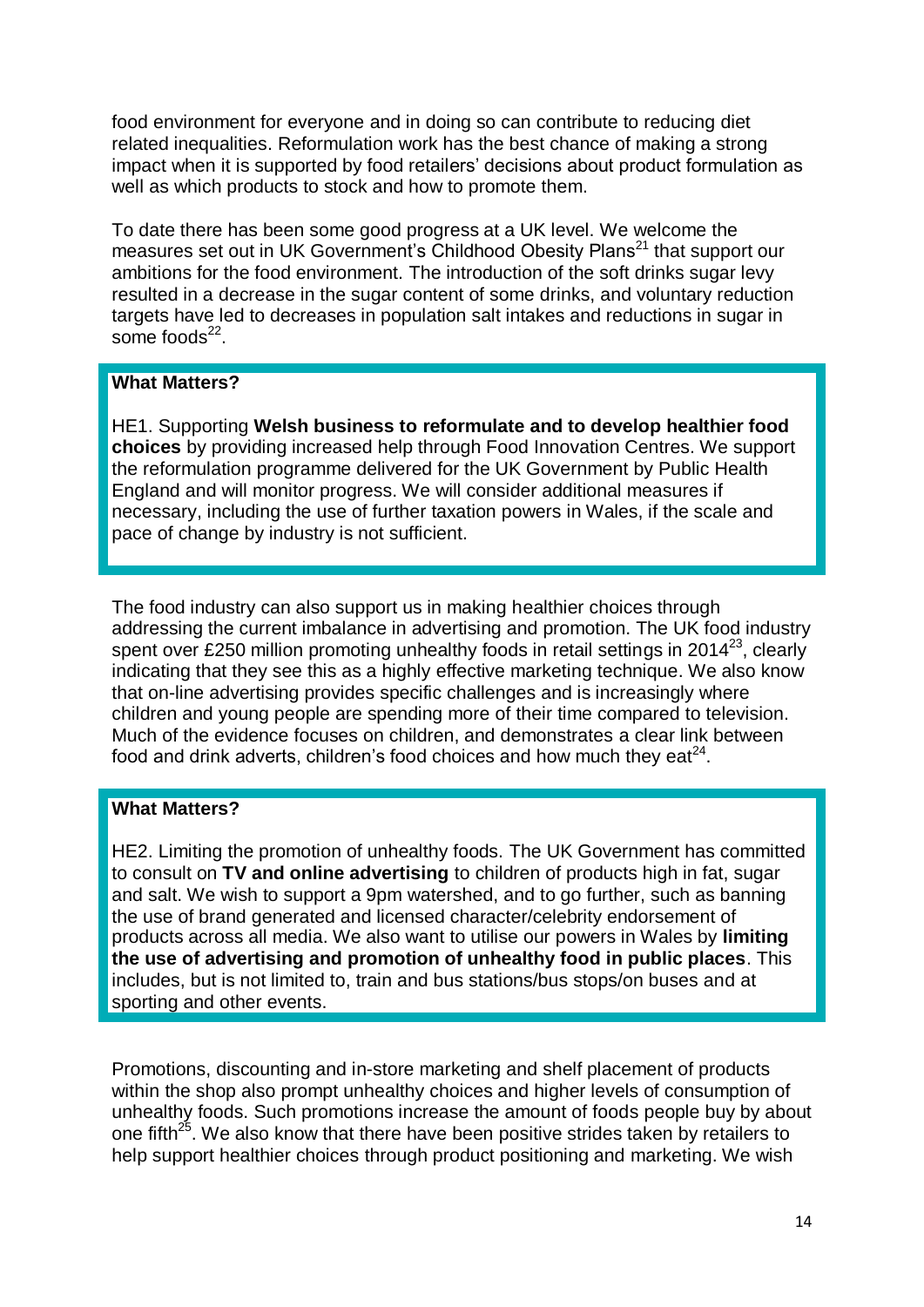to work closely with Welsh retailers to consider effective ways to drive forward dietary change.

#### **What matters?**

HE3. Creating a level playing field and making healthy food an affordable option. By regulating **price promotion and discounting practices** that lead to higher consumption of unhealthy foods, and encouraging the food industry to apply these approaches, we hope to incentivise healthier food purchasing in Wales. We will consult on how we could do this and wish to work with the UK Government to ensure there are consistent and clear expectations for businesses across boundaries.

The food we eat outside the home (such as takeaways, cafes and restaurants) makes a significant contribution to our diet. The proportion of meals eaten outside of the home is increasing year on year. Last year, 22 million fast food and takeaways were consumed by adults in the UK each week $^{26}$ . This food tends to be calorie dense, higher in saturated fat and salt, and lower in fibre and fruit and vegetables than we would eat at home. Eating out of home contributes from a fifth to a quarter of adults' calorie intakes<sup>27</sup>. Improving the nutritional value of foods and reducing portion sizes could have a positive impact. In a survey by Diabetes UK $^{28}$ , where 9 out of 10 people say clearer food labelling would help them make healthier food choices.

#### **What matters?**

HE4. Giving people accessible information so that they can make an informed choice.

- We want to consult on **mandating calorie labelling for food purchased and eaten outside of the home**, which will help to inform consumer choice and may encourage reformulation.
- We want to consider further opportunities to improve **consumer information on labelling** which may arise following European Exit, including on front of pack nutrition labelling, and encourage Welsh producers to provide the most effective nutrition information on their products.
- We want to consider how we could support businesses and **stimulate an increase in healthier food establishments**.

The contribution that drinks can make to excessive daily sugar and calorie intake often goes unrecognised. Energy drinks can contain high levels of caffeine in addition to sugar and are associated with sleep loss, addiction, dependence, and withdrawal<sup>29</sup>. Although there is a legal requirement to label these drinks as 'not recommended for children', there are no legal restrictions on sales. Some supermarkets have proactively taken steps to prohibit sales to under-16 year olds. However, we want to create a level playing field and uniformly ban sales across all retailers.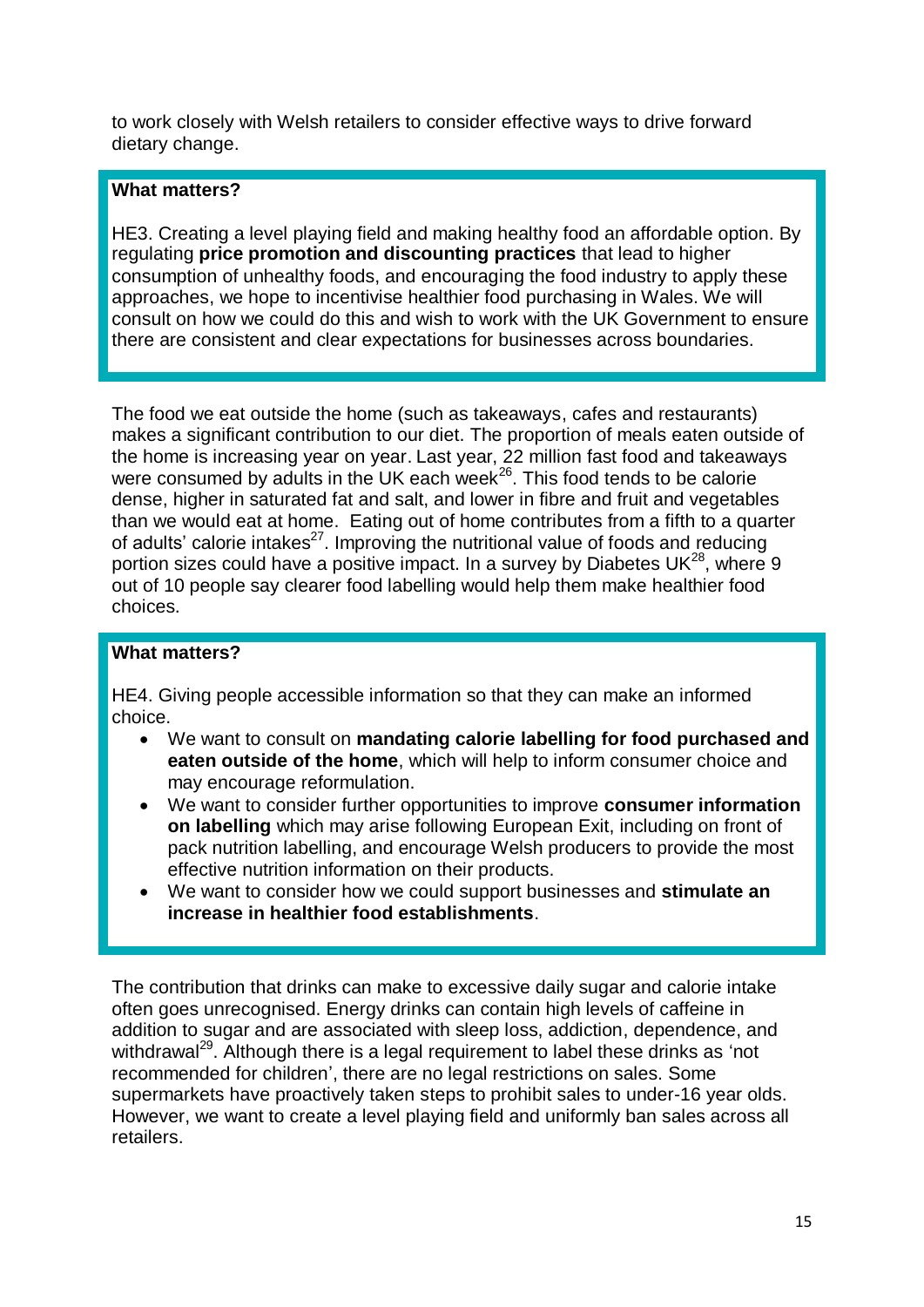## **What Matters?**

HE5. Encouraging **healthier drinking habits** by consulting on proposals to ban the sale of **energy drinks** to children under the age of 16, consider restrictions on free refills and introducing a maximum portion size on soft drinks. Alongside this we will encourage people to drink water by making Wales a **Refill Nation**.

# **Creating an active environment that supports a healthy weight**

There is strong evidence linking health and wellbeing outcomes with the quality of the built and natural environments<sup>30</sup>. Living near to green open spaces, having access to healthy food choices and the opportunity to be active can also support people to maintain a healthy weight. The planning system has the potential to play an important role in the promotion of healthy lifestyles and in creating the conditions which can help people to live healthy lives.

# **What matters?**

HE6. **Creating healthy weight environments**. By working with local authorities, health boards Public Health Wales and Transport for Wales we can create environments that facilitate active travel, physical activity, access to healthier food, high quality open spaces, green infrastructure and opportunities for play, sport and recreation, are prioritised as part of the **planning process**. This will be supported by the following:

- Promote the use of **health impact assessments** and the development of regulations and guidance on the use of these assessments by public bodies, to enable delivery.
- Public Health Wales to develop and disseminate **resources to support local action** to achieve place making that proactively supports healthy weight. Resources may include evidence reviews, guidance, blueprints and example policies.

It is important when new infrastructure projects are being developed, such as homes, schools or hospitals, that physical activity and active travel are considered in order to prioritise walking and cycling. It is estimated that living in activity friendly neighbourhoods can provide between 32% and 59% of the 150 minutes of weekly physical activity that is recommended for adults $31$ .

The Active Travel (Wales) Act 2013<sup>32</sup> is a landmark Welsh law to make it easier for people to walk and cycle in Wales. The Act requires local authorities to continuously improve facilities and routes for pedestrians and cyclists and to prepare maps identifying current and potential future routes for their use. This aims to enable positive behavioural change in our daily routines to reduce the need for car usage, to connect us with access to sustainable transport modes (such as buses and trains) and which also provides opportunities to strengthen community cohesion.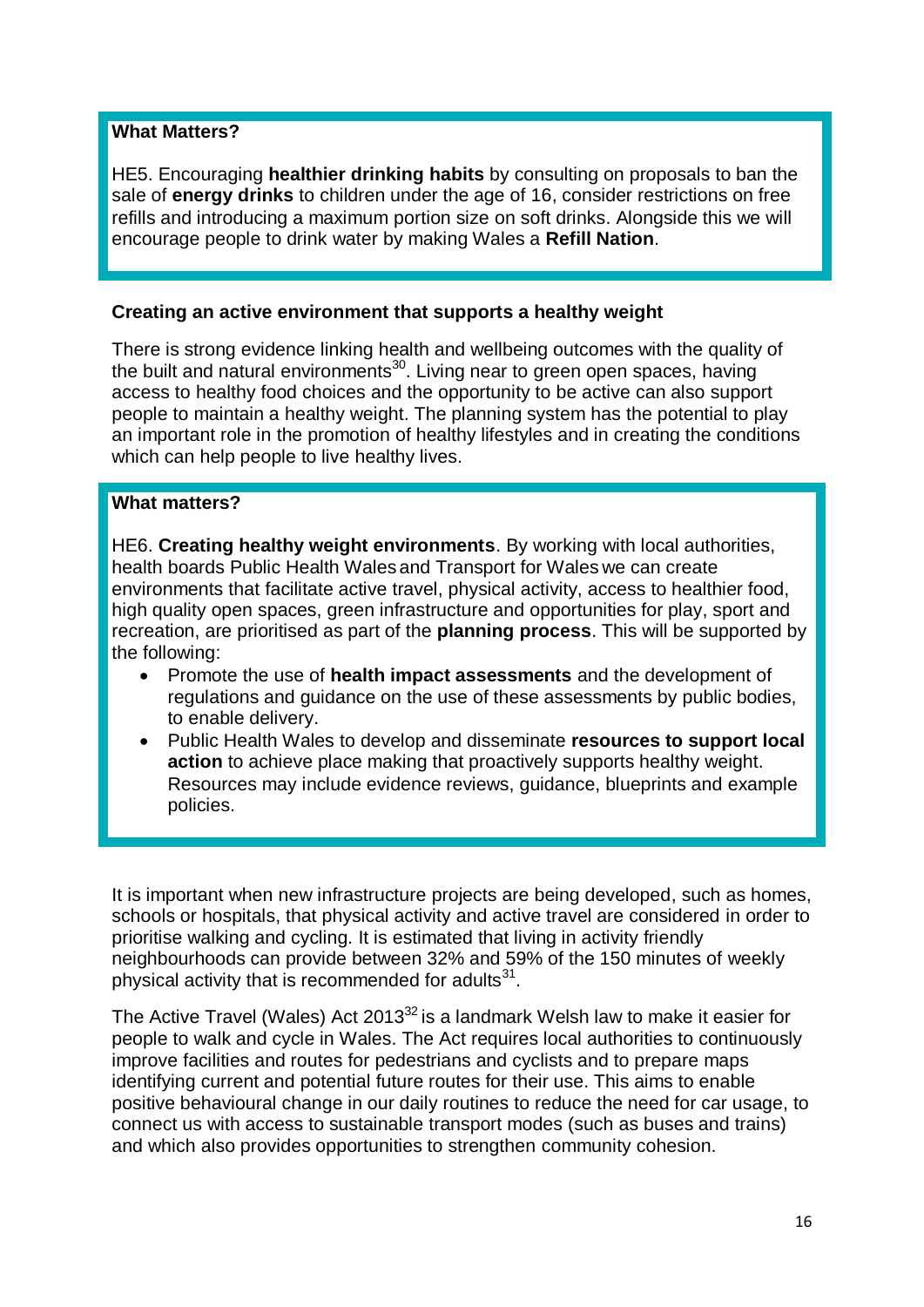High quality natural resources and ecosystems play a key role in supporting health outcomes. Our National Resources Policy illustrates that nature based solutions, including urban green infrastructure, can support physical and mental health. Studies also suggest that people living closer to good-quality green space are more likely to have higher levels of physical activity, and are more likely to use it more frequently $^{33}$ . This includes increasing green space and tree cover and improving public access particularly in areas close to towns and cities where there will be the greatest recreational value and positive impact on health.

Outdoor activity has clear benefits for mental and physical health. Whilst more than 80% of adults in Wales take part in some type of outdoor recreation at least once a year, only about a quarter do so regularly<sup>34</sup>. Section 11 of the Children and Families (Wales) Measure 2010<sup>35</sup> also places a duty on local authorities to assess and secure sufficient play opportunities for children in their area. Wales: A Play Friendly Country is statutory guidance to local authorities on assessing for and securing sufficient play opportunities for children in their areas.

# **What Matters?**

HE7. To work with local authorities, local health boards, Transport for Wales and partners to ensure that key infrastructure investments in our towns and cities are connected and support the development of healthier weights, this includes:

- Ensure the **design of infrastructure** including new housing and regeneration sites, South Wales Metro, and new health care sites support active environments.
- Continue **investment in Active Travel** and scale support to increase walking and cycling routes across Wales. This will include considering the potential for our new powers over national speed limits to be used to improve road safety and increase active travel.
- Use our Green Infrastructure, Sustainable Management Scheme and the new Enabling Natural Resources and Well-being Grant (ENRaW)<sup>36</sup> to increase **access and use of the countryside** (parks, forests, beaches, national trails, rights of way and rivers) and make use of the land available for community use to support and promote active lifestyles.
- **Community sport infrastructure** to increase access to high quality provision, such as 3G pitches, including reviewing the delivery of the Sports Facilities Capital Loan Scheme. We will work to ensure access to advice and finance for small physical activity-related businesses and clubs and increase capacity for Sport Wales to provide proactive planning advice to encourage best practice.
- **Play provision** which supports our [Children and Families \(Wales\) Measure](http://www.legislation.gov.uk/mwa/2010/1/contents)  [2010.](http://www.legislation.gov.uk/mwa/2010/1/contents) This includes working with local authorities and partners to develop approaches in our most disadvantaged areas through Play Sufficiency Assessment and Play Action Plans.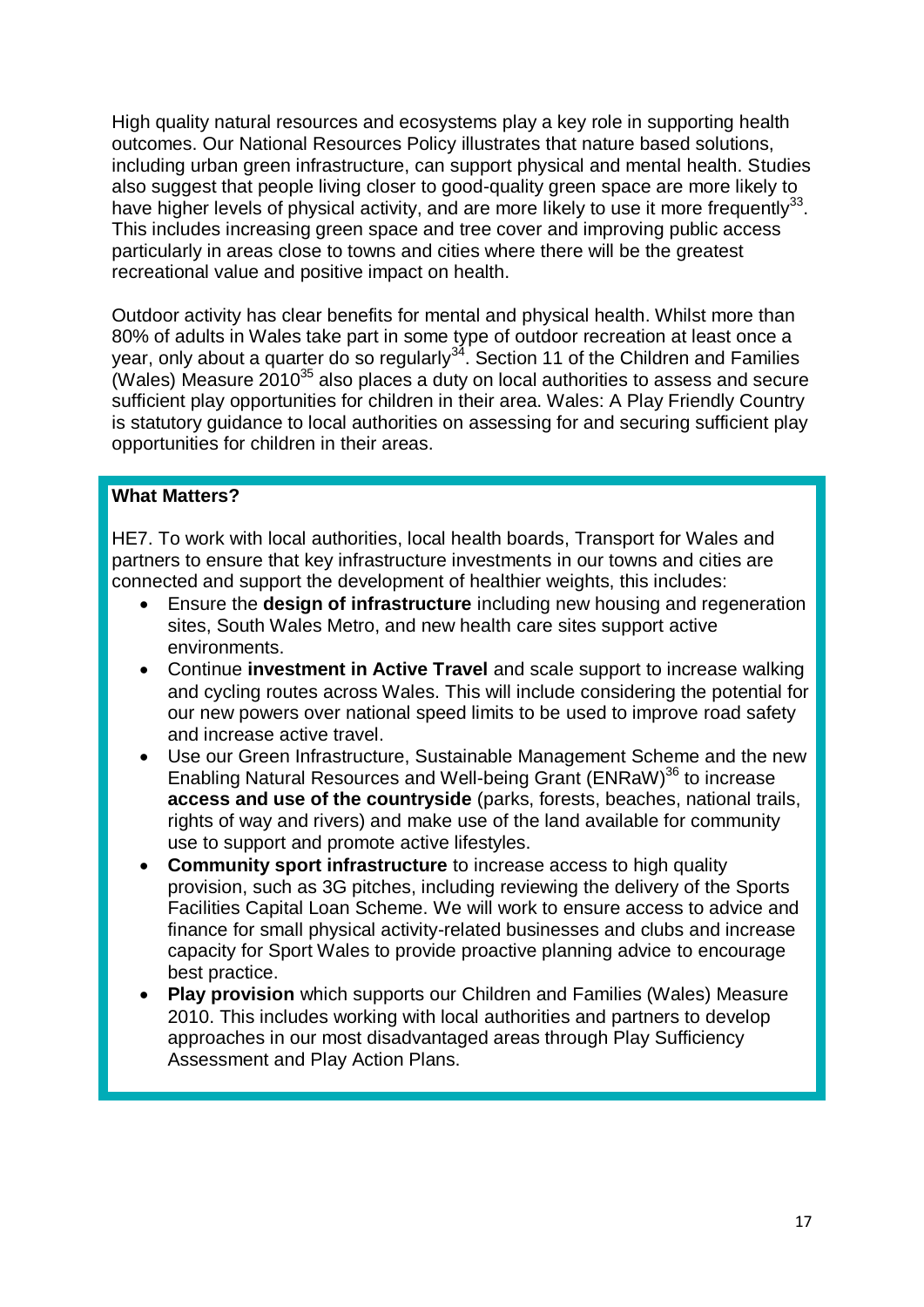**Question :** Do you agree that the proposals set out in HE1- HE5 would make our food and drink environment healthier? If you agree, how do you think these could be implemented and what support will be required? If not, why?

**Question :** Do you agree that the proposals set out in HE6-HE7 would provide an environment with more opportunities to be active? If you agree, how do you think these could be implemented and what support will be required? If not, why?

# **3. Healthy Settings**

**We aim to create healthy settings which provide opportunities for people to access healthy meals, snacks and drinks and be physically active**



# **The challenge**

Throughout our lives we spend a significant amount of time in a variety of settings. These can influence our daily food and physical activity habits and impact on our weight. They are often designed to support busy lives and provide food and drink from vending machines and take away food outlets, which can lead to unhealthy food choices. In addition, it is often easier to travel by car rather than walk or cycle, which results in a large amount of our time spent sitting and not being physically active. This can have long term impacts on our health and wellbeing.

Settings can provide excellent opportunities to implement policy changes that can support behaviour change and improve diet and physical activity levels.

# **What action could we take?**

# **Childcare settings will provide healthy meals, snacks and drinks and support children to be physically active**

Childcare settings can help the development of healthy eating behaviours and physical activity habits for life, as practices adopted in our early years are usually taken forward into later childhood and adult life. They also provide an opportunity to engage with parents to help promote positive lifestyle choices.

Children attending childcare settings from a young age can receive a lot of their daily food and nutritional intake there. Children's physical development and encouragement for movement can also be promoted in childcare settings. This includes helping children to use their bodies effectively, by encouraging spatial awareness, balance, control and coordination, and developing motor and manipulative skills. This can be supported through active play from a young age.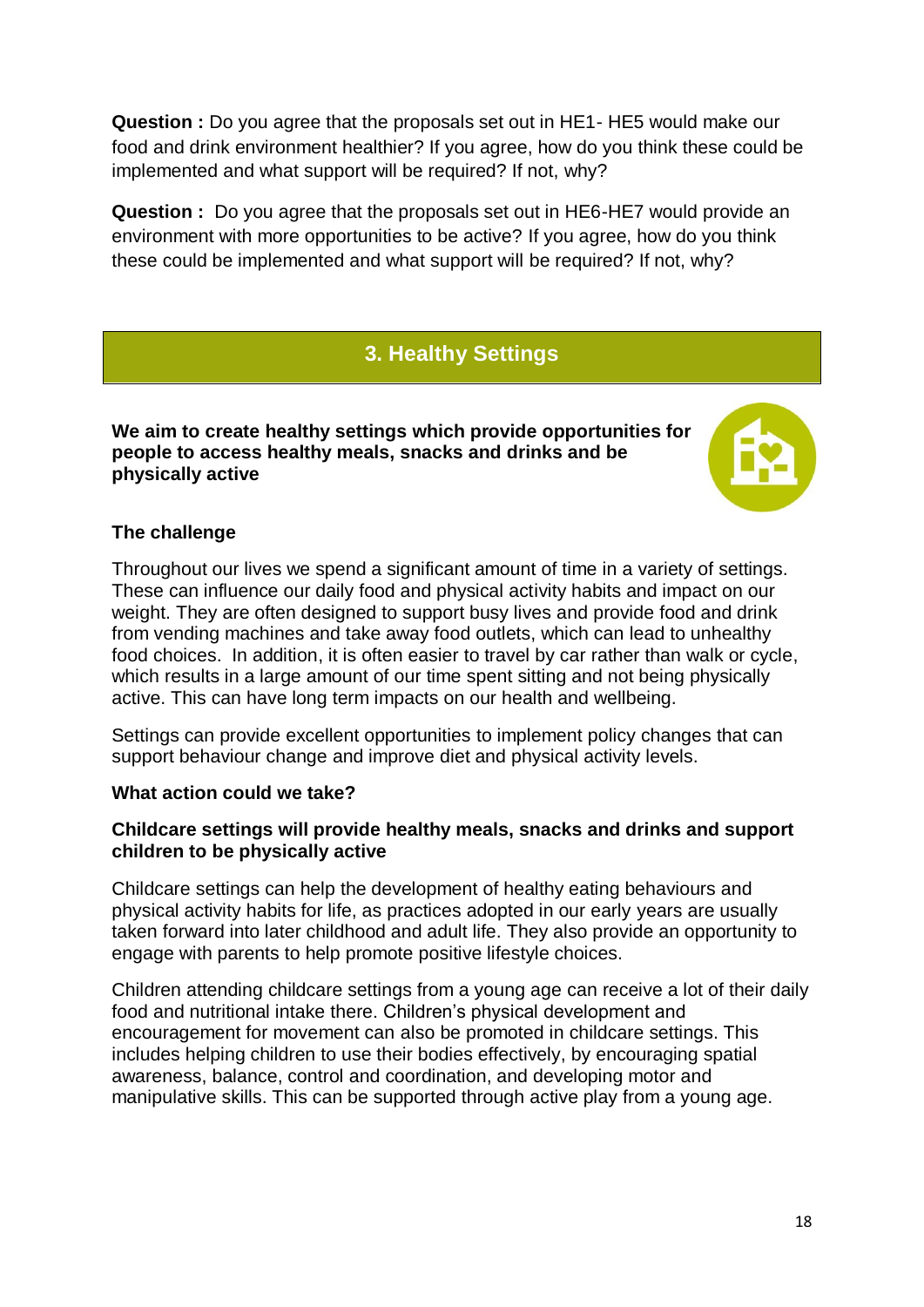#### **What matters?**

HS1.Building strong foundations in our early years settings. Strengthening the **Healthy and Sustainable Pre-School scheme** could support positive practices in settings through food, physical activity and play. This will be supported through a range of areas to develop healthy early years environments:

- Work with the local authorities, childcare organisations and Care Inspectorate Wales to embed the best practice guidance on **Food and Nutrition for Childcare**.
- Work with the **childcare sector to promote the importance of physical activity and play** and to recognise the contribution it makes to children's emotional, physical, social, language, intellectual and creative development.
- Embed the importance of **physical activity and well-being in the Foundation Phase** and work with practitioners to identify and share excellence in practice in both childcare settings and in primary schools, working with the Foundation Phase Excellent Network.

#### **School settings will embed a whole school approach to food and physical activity to optimise opportunities for pupils to adopt healthy lifestyle behaviours**

Children's lifestyle choices are influenced by their families and wider society, but schools can play a vital role in promoting positive behaviours. The challenges across primary and secondary schools to support healthy settings are very different, particularly where older children have greater autonomy.

The new school curriculum<sup>37</sup> will support learners to develop an understanding of the contributory factors involved in achieving and maintaining a healthy weight, particularly the impact of food and nutrition on health and well-being and the skills to adopt healthy behaviours. Exploring these subject areas within the curriculum, facilitating new experiences and developing new skills in the process, will contribute to the whole school's approach and to learners' lifelong dispositions.

There are a number of programmes within Welsh schools which could be strengthened and aligned to provide additional support for this agenda. The Welsh Network of Healthy School Schemes<sup>38</sup> is a well-established national programme, operating within the majority of Welsh schools, which seeks to holistically promote health. Programmes such as Eco-Schools<sup>39</sup> have the potential to inspire children to value the environment, understand the benefits of being outside and encourages food growing within school grounds.

The Healthy Eating in Schools (Nutritional Standards & Requirements) (Wales) Regulations  $2013^{40}$  have been in place for five years ensuring provision of nutritious food and drink across the whole school day. However, there is scope for improvement to the nutrition and delivery of school food. We also know that many children eat food brought in from home or bought outside of school which can be of lower nutritional value.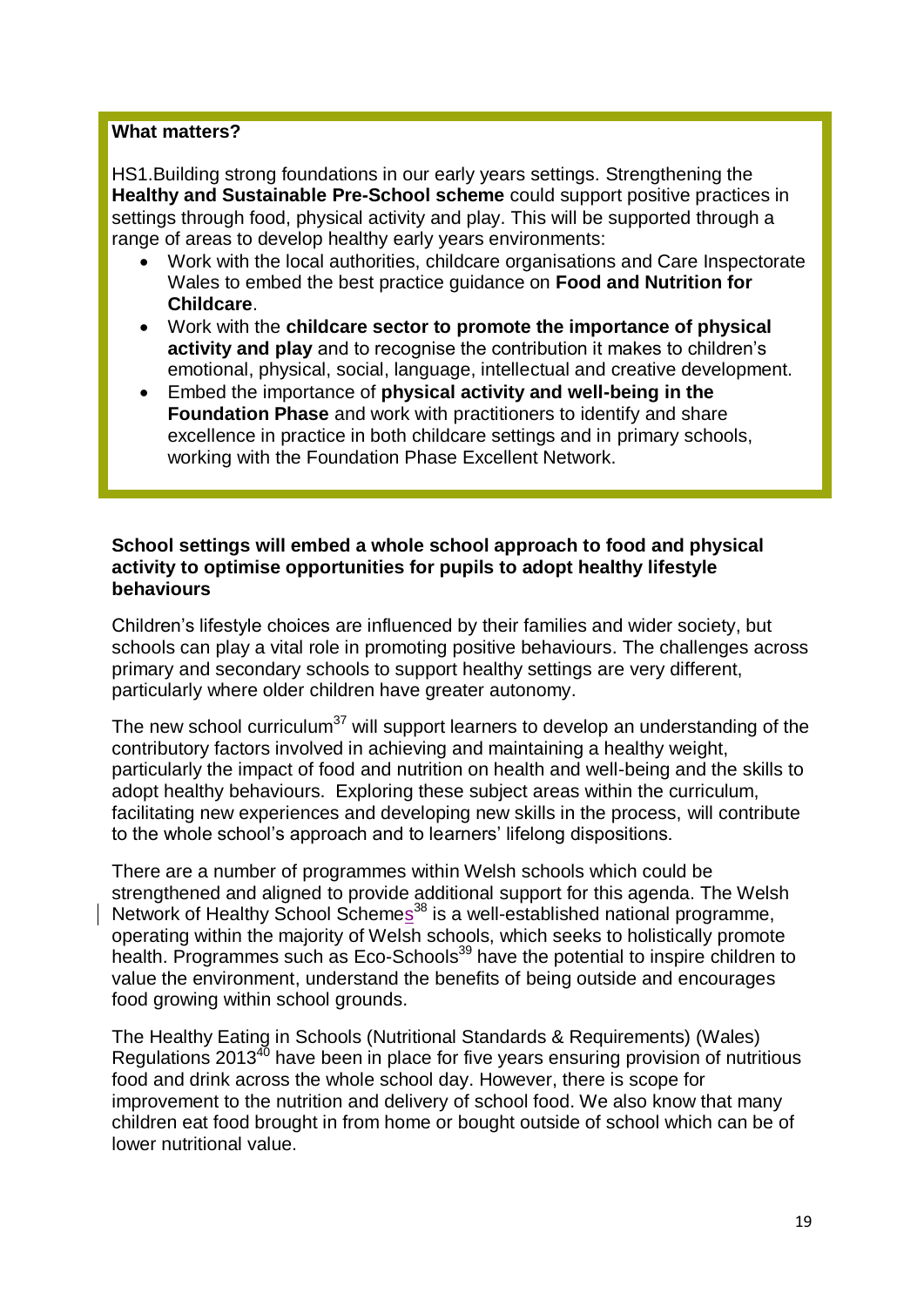A focus on active transport to and from schools, physical education and school sport is also important. More than half of primary school aged children are taken to school by car. We know that only 14-17% of adolescents aged 11-16 reported being active for at least 60 minutes every day and that physical activity levels in girls are lower compared to boys<sup>41</sup>. Schools can help to drive change in the wider community through the promotion of safe active travel routes and encouraging physical activity.

# **What matters?**

HS2. Support schools to create **whole school healthy weight environments**, including the modelling and reinforcement of healthy weight behaviours. This will be facilitated by the following:

- Strengthen **school programmes** to ensure it provides tailored support to schools to create whole school healthy weight environments. This includes Natural Resources Wales, Public Health Wales and Sport Wales to focus on the **collective** opportunities for education and learning based interventions to maximise the potential of existing programmes of work on physical activity and to accelerate the pace of change.
- **Strengthen pupil's voices** to drive healthy change in schools and work with School Councils and Youth Ambassadors to develop local approaches.
- One of the four purposes of the **new curriculum** is that learners develop as healthy, confident individuals who take part in physical activity and apply knowledge about the impact of diet and exercise on physical and mental health in their daily lives. The Health and Well-being Area of Learning and Experience will draw on physical activity, physical well-being, healthy eating and cooking. This will support learners to maintain healthy, balanced diets and physical activity for life.
- Update the **Healthy Eating in Schools (Wales) Regulations 2013** to reflect current government nutrition recommendations. Work with the Welsh Local Government Association, local authorities and schools to strengthen implementation.
- We will fund the **School Holiday Enrichment Programme** in summer 2019/20 to support children from participating schools to receive nutritious food and education, which includes increasing opportunities for physical activity, whilst working with parents to promote healthy behaviours.
- Embed **daily physical activity at an early stage** within primary schools. This includes expanding programmes such as The Daily Mile and strengthening opportunities through the physical environment in and around schools, such as playground design and access to green spaces.
- Work with local authorities to support **active travel to school**. This includes enhancing safe routes to schools by working with local communities to design appropriate solutions and supporting behaviour change through the Active Journeys programme.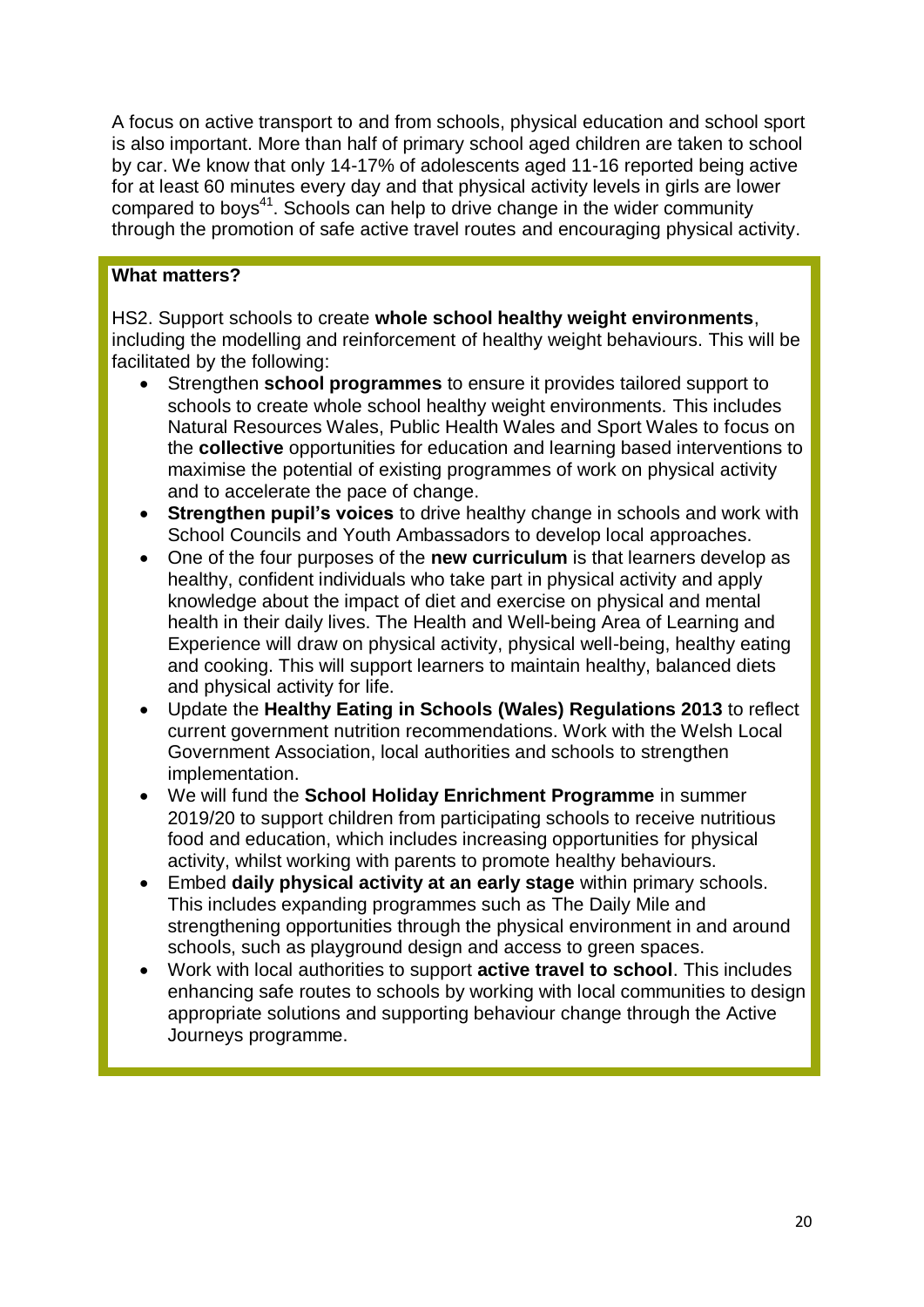# **Further and higher education settings will provide a healthy food offer and support young people and adults to be active**

Data from the National Survey for Wales shows that around 40% of the population is overweight or obese by the time they are 24 years old<sup>42</sup>. This indicates that there is an opportunity to influence eating and activity habits amongst young adults as they are beginning to make independent decisions about lifestyle choices.

Further and higher education settings can provide significant challenges. We know that factors such as new social environments and stressful situations can impact on eating and drinking behaviour. Young people may also be catering for themselves for the first time and may not have the knowledge, skills or confidence to budget or manage their low income or prepare meals. We also know that sports participation begins to decline after the age of 16 years, when many leave school $43$ .

Environments within higher and further education can help to promote and support positive lifestyle behaviours such a healthy diet and being physically active. This includes through pastoral care, ensuring provision of affordable healthy food choices and promoting movement and participation through organised physical activity.

#### **What matters?**

HS3. Recognising that our young people are at risk of becoming overweight or obese as they move to tertiary education. Implementation of the **Healthy Colleges and Universities Framework** could improve opportunities for healthy food provision, facilities and participation in physical activity. This could be achieved by :

- Working with Colleges Wales, Universities Wales and Student Unions to support **implementation and opportunities**.
- Reviewing and strengthening current programmes to **increase physical activity and promote healthy eating opportunities across campuses**, including active travel to campus for students and to develop campaigns and support around healthy eating and preparing basic and nutritious meals for students.

# **Workplaces are supported to provide a range of healthy affordable food and drink options and support employees to be physically active**

Almost 1.5 million of people in Wales are in employment, so the workplace is an ideal setting to implement strategies to promote healthier lifestyles to achieve a healthy weight. Employers that support such strategies can reap substantial benefits. A healthier workforce results in less staff sickness absence and turnover, increased productivity and employee satisfaction, and fewer accidents and injuries. The Healthy Working Wales programme has engaged with 36% of the working population in Wales, including supporting employers to work towards a Corporate Health Standard or a Small Workplace Health Award<sup>44</sup>.

There are also many other opportunities. Workplaces can promote schemes such as Cycle to Work, offer free health checks and provide facilities to encourage active travel or physical activity. Healthier food and drink options in canteens and vending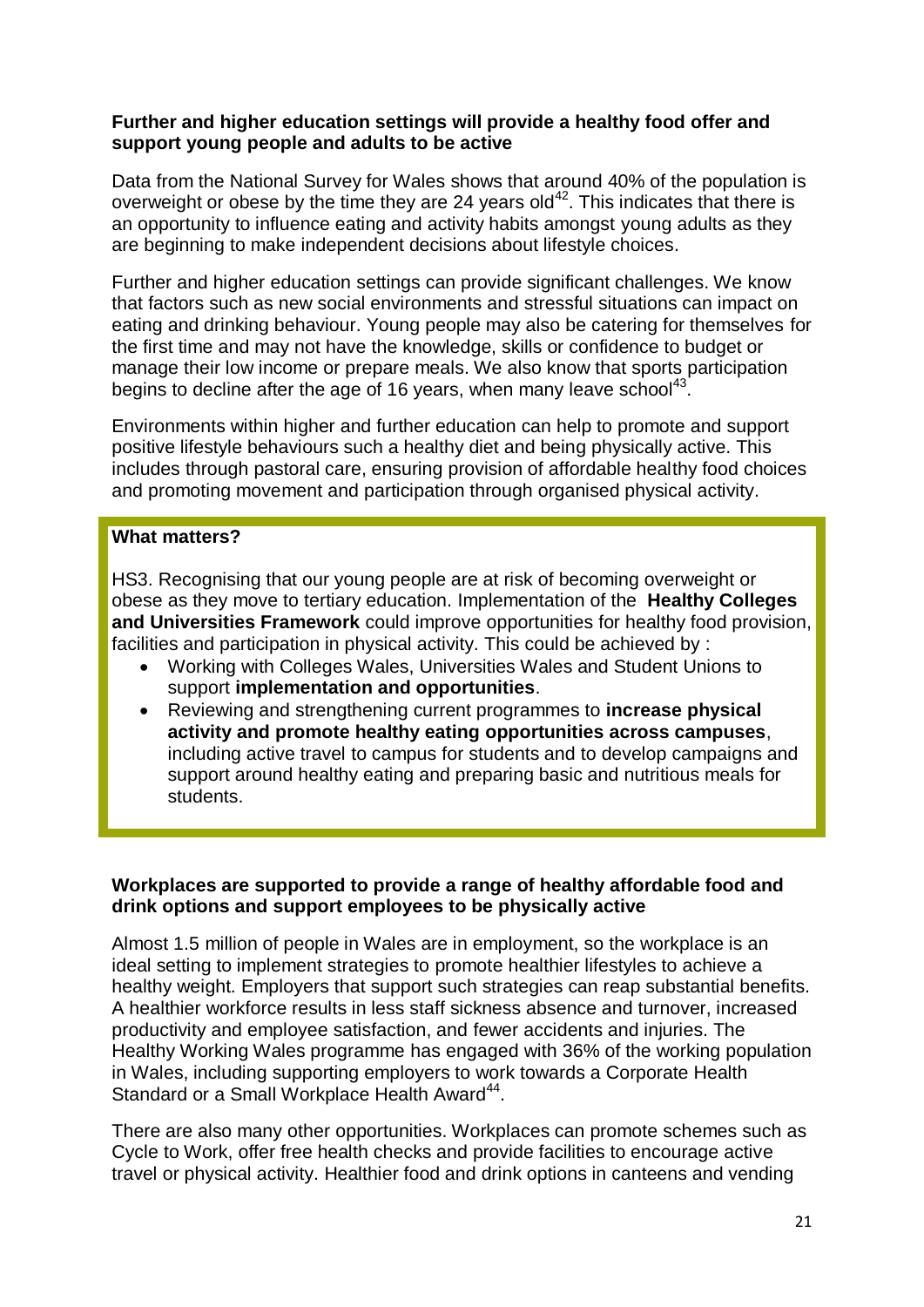machines, accompanied by price and placement promotion can facilitate healthier food choices.

# **What matters?**

HS4. Supporting businesses to develop good practices on healthy eating and physical activity. This could includes:

- Promote the use of our **Economic Contract<sup>45</sup>** to encourage employers to support the health and wellbeing of their workforces.
- Encourage employers to **participate in national schemes to promote healthy weight**, including developing motivational campaigns and supporting employees to access evidenced based weight management programmes.

# **NHS settings will be exemplars of best practice in promoting healthy eating and physical activity**

Our healthcare settings must be exemplars of best practice in promoting healthy and active lifestyles for both the public and their workforce. We have mandatory nutrition standards for food and drink for hospital inpatients, and a range of standards and guidance covering food provided for staff and visitors, which need to be aligned. Contracts leased to external retail outlets on hospital premises can be a barrier to ensuring that entire hospital sites are healthy environments. However, there is good practice taking place which we want to build on throughout Wales.

All Health Boards and Trusts have the Corporate Health Standard Gold or Platinum award. As part of this we want to ensure there is optimal compliance with food and nutrition criteria across the whole hospital environment.

# **What matters?**

HS5. Local Health Boards and Trusts should act as an exemplar and support their workforces to be **healthy and active workforces.** This might include increasing active travel, promoting routine daily physical activity and providing weight management services for NHS staff. We also want health and care environments to be healthy through proposals to:

- **Align and mandate food and nutrition standards** for food and drink provision for staff and visitors.
- Develop a national **Hospital Retail Standard**, which will increase healthier options in retail outlets on NHS estates.

# **Public settings will promote healthy eating and physical activity**

Other public sector settings, including leisure centres and community centres, can help to encourage and support healthier food and drink choices and promote opportunities for physical activity.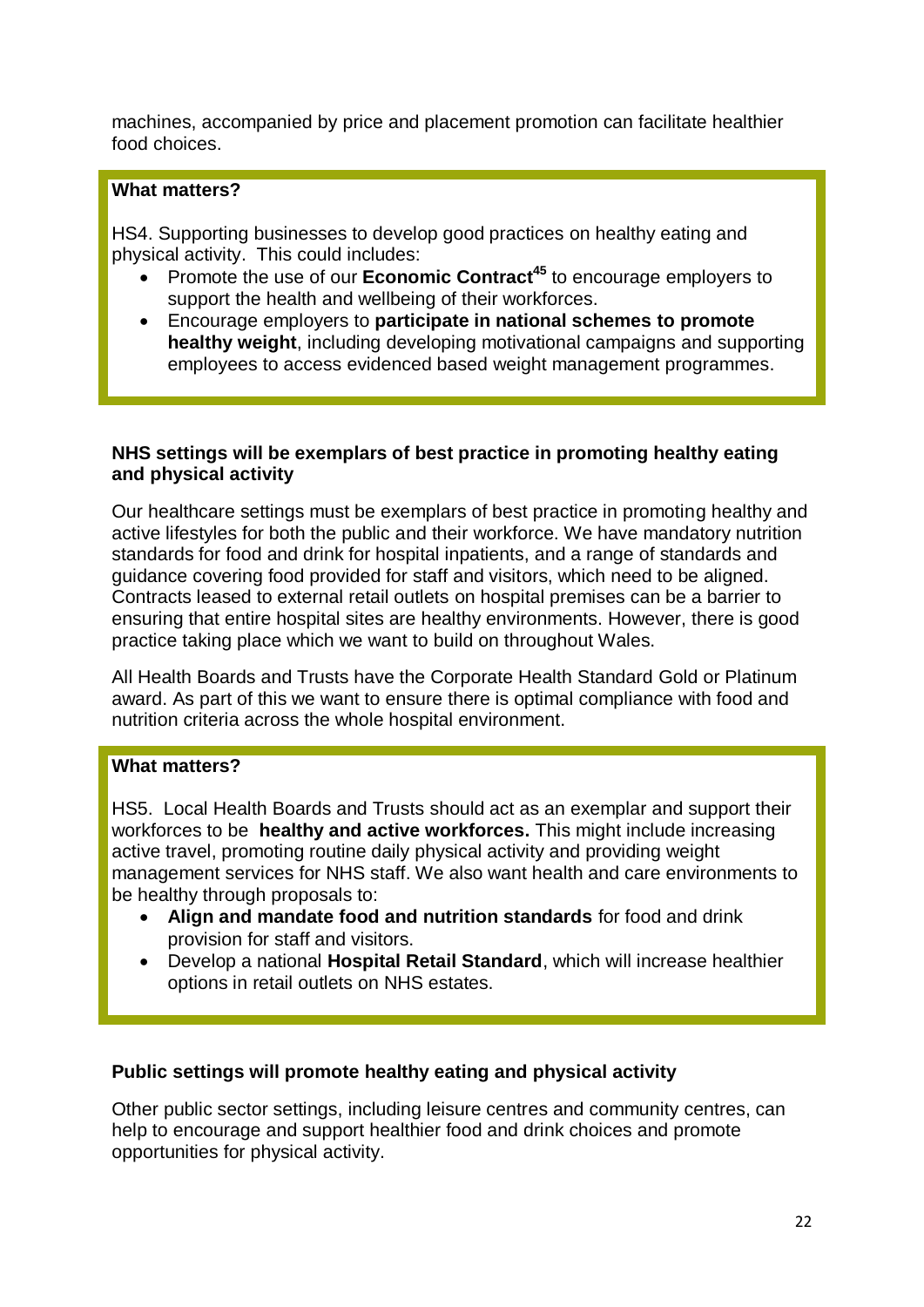Current practice in many settings includes vending provision focussed on sugary drinks and unhealthy snacks, upselling of chocolate or sweets and canteens which promote unhealthy food choices. Whilst we realise that many services rely upon the profit from food and drink sales to generate additional income, this can still be achieved with increased healthier options. There is evidence that competitive pricing and increasing the availability of healthier snacks in vending machines increases their purchase.

All public sector settings need to buy in food. It is important that public spending on food supports the aims and principals of the plan to support healthier weight. This will help to drive an increased demand and is a key way in which public sector spending can focus on driving change.

# **What matters?**

HS6. Supporting **public sector settings** to promote healthy food and drink options for staff, visitors and customers by developing guidelines and exploring opportunities to use contractual arrangements to drive change. We also want to work with the Welsh National Procurement Service (NPS) and other regional purchasing consortia to embed **stricter nutrition and food criteria in contract specifications** for food and food products.

**Question:** Do you agree with the proposals for the following settings (*please identify which setting(s) you wish to comment upon*)?

- Early Years (HS1)
- Schools (HS2)
- Higher/ Further Education (HS3)
- Workplace (HS4)
- $\bullet$  NHS (HS5)
- Public Sector (HS6)

If you agree, how do you think these could be implemented and what support will be required? If not, why?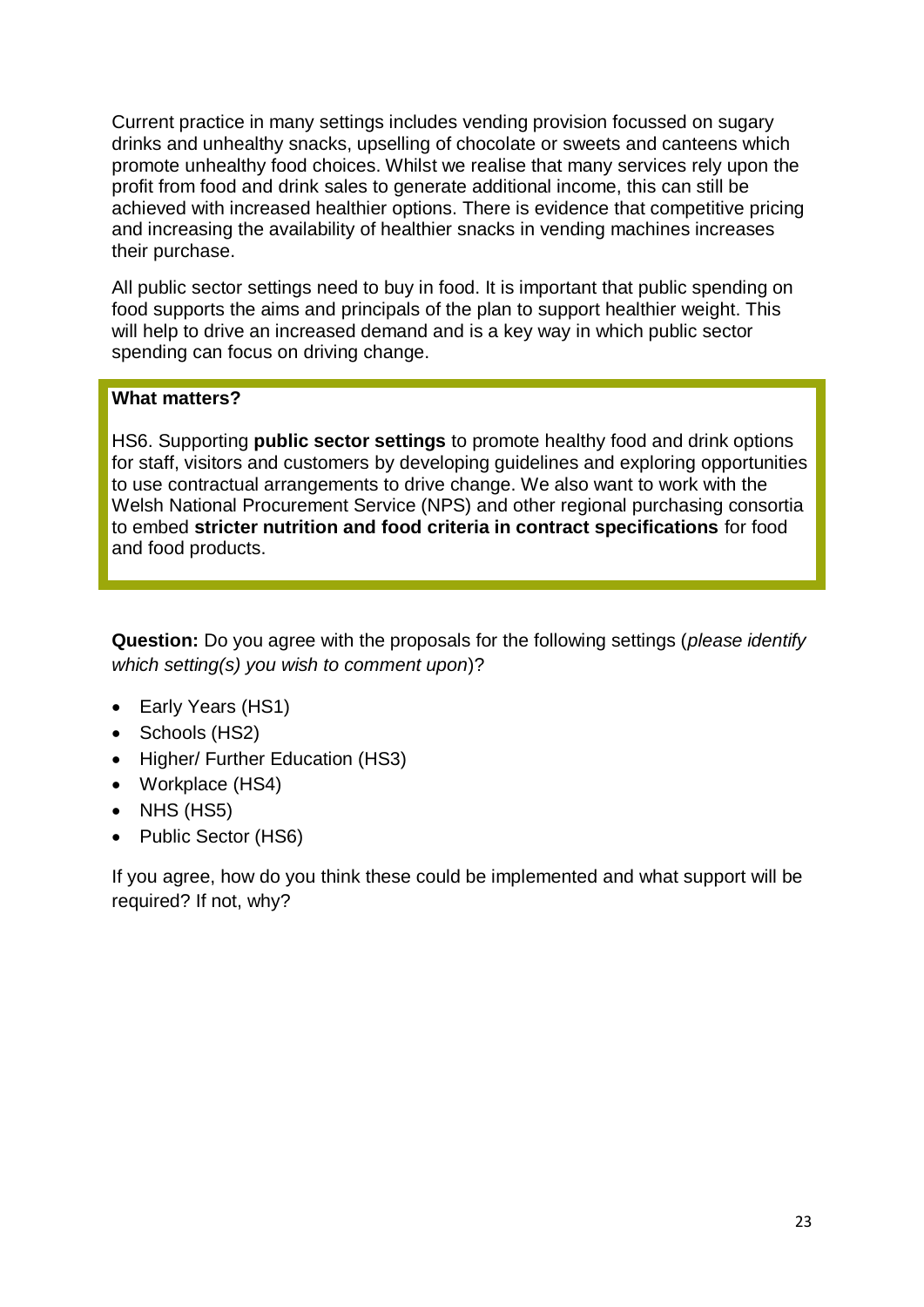# **4. Healthy People**

**We aim to provide the opportunities for people and communities to achieve and maintain a healthy body weight, particularly in areas where there are the greatest health inequalities**



# **The challenge**

Making improvements to the environment and our settings can create the conditions for individuals to make healthier choices. However, enabling and motivating people to make changes to their daily routines is often still a challenge; particularly when there are a number of competing priorities and perceived barriers. In many cases this requires changing habits built up over a life time, which is why embedding positive behaviours at the earliest opportunity is important.

Barriers faced by those trying to change their lifestyles can be psychological, practical or environmental. It may be not enough time to cook, competing priorities, the cost of buying healthier food, lack of cooking skills or simply the difficulty in making what can seem to be a difficult change. The good news is that many people express a desire to lose weight and recognise the negative impact that poor eating habits and physical inactivity have on their health and wellbeing.

# **What action could we take?**

# **People and communities will have greater understanding and support to make informed and positive food and physical activity choices**

Social marketing and media campaigns can promote healthy behaviours for the population by addressing the motivations and barriers people face. However, we know that people are frequently frustrated and confused by a seemingly daily bombardment of messages from a range of sources about what to eat, or not eat, in order to be healthy. For some people this reduces their motivation to make changes. We want to make sure that people in Wales have access to authoritative, accurate and unbiased information to help them make informed choices for them and their family.

# **What Matters?**

HP1. **Understanding what will encourage or prevent people from adopting a healthier diet or being physically active**. We will work with Public Health Wales to design and deliver effective and high impact **behaviour change programmes based on** the evidence of what is effective for specific groups.

We know that having the skills, time and confidence to hold a discussion with an individual about their weight can be difficult. Yet a timely and effective prompt to discuss a person's eating or physical activity habits could help to stimulate a change in behaviour. This can be supported by a range of approaches to initiate change,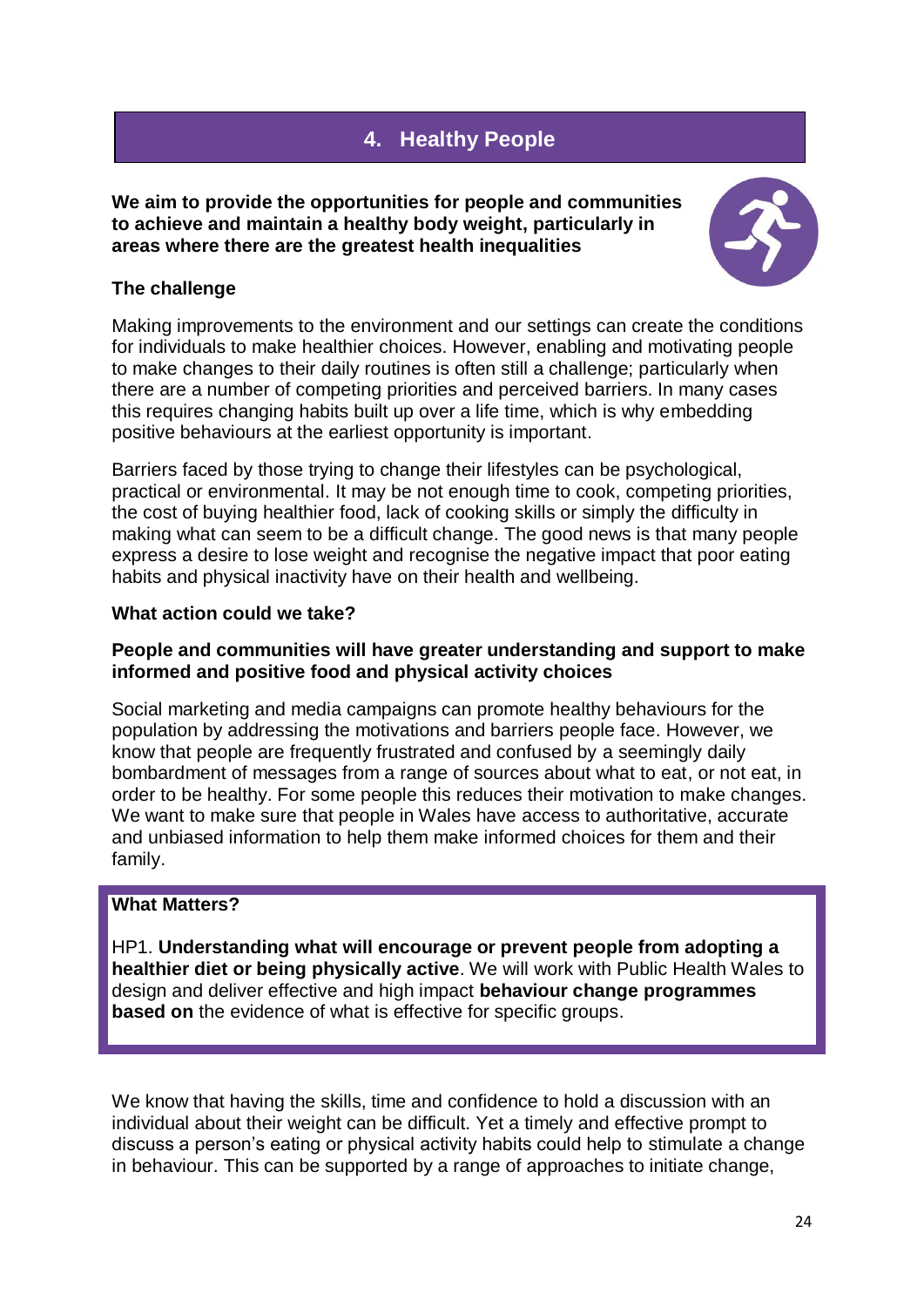such as social prescribing approaches, which can lead to lifestyle change and ensuring that a strengthened preventative approach can be delivered within primary and secondary care.

# **What Matters?**

HP2. Ensuring that relevant front line health and care staff have undertaken core **Making Every Contact Count (MECC)** training on healthy weight and will have the skills and confidence to hold conversations with individuals about their weight and signpost to appropriate support services. This includes strengthening opportunities to develop and reinforce the knowledge and skills of staff working across a range of roles in the community, to include:

- Staff in childcare and foundation phase education
- Staff in primary, secondary and social care
- Community development and third sector staff
- National Education bodies, e.g. Health Education and Improvement Wales (HEIW) and Social Care Wales to ensure nutrition and physical activity (and where appropriate healthy weight) education is included as a core element in the training of health and social care professions.

# **Children will have the best start to life and families who need the most help will be supported**

We want to ensure children start school at a healthy weight - nearly three in ten currently do not. The early years (ages 0-7 in Wales), which include the first 1000 days of a child's life (from when a baby is conceived to two years of age) are crucial and can have a positive influence on how they develop, grow and learn with life-long consequences. This includes establishing good nutrition and eating habits for life.

The Healthy Child Wales Programme<sup>46</sup> provides a universal health programme for all families with 0 – 7 year old children. Children and their families are supported by services across the NHS and has the potential to engage, advise and support families to talk about their diet and weight during this crucial period of development.

Making the right choices as parents and carers can be difficult; we want to support and enable parents to make informed decisions. Public Health Wales has established the 10 Steps to a Healthy Weight Programme<sup>47</sup> to support the delivery of consistent, and evidence based advice and support to families. This starts in pregnancy, with helping women to attain a healthy weight before, during and after pregnancy, followed where possible by breastfeeding, and then timely introduction of solid food. Playing outdoors daily, getting enough sleep and limiting access to screen time are important. Supporting meal time behaviours such as the early introduction to vegetables and fruit, supporting portion control and avoiding sugary drinks can help to set children on the right path for the future.

We recognise that for some families, the day to day challenges of life can make translating good intentions into action much more difficult. Some families may also not have access, for example, to cooking equipment. We want to support parents to take preventative steps through increasing their awareness and providing support in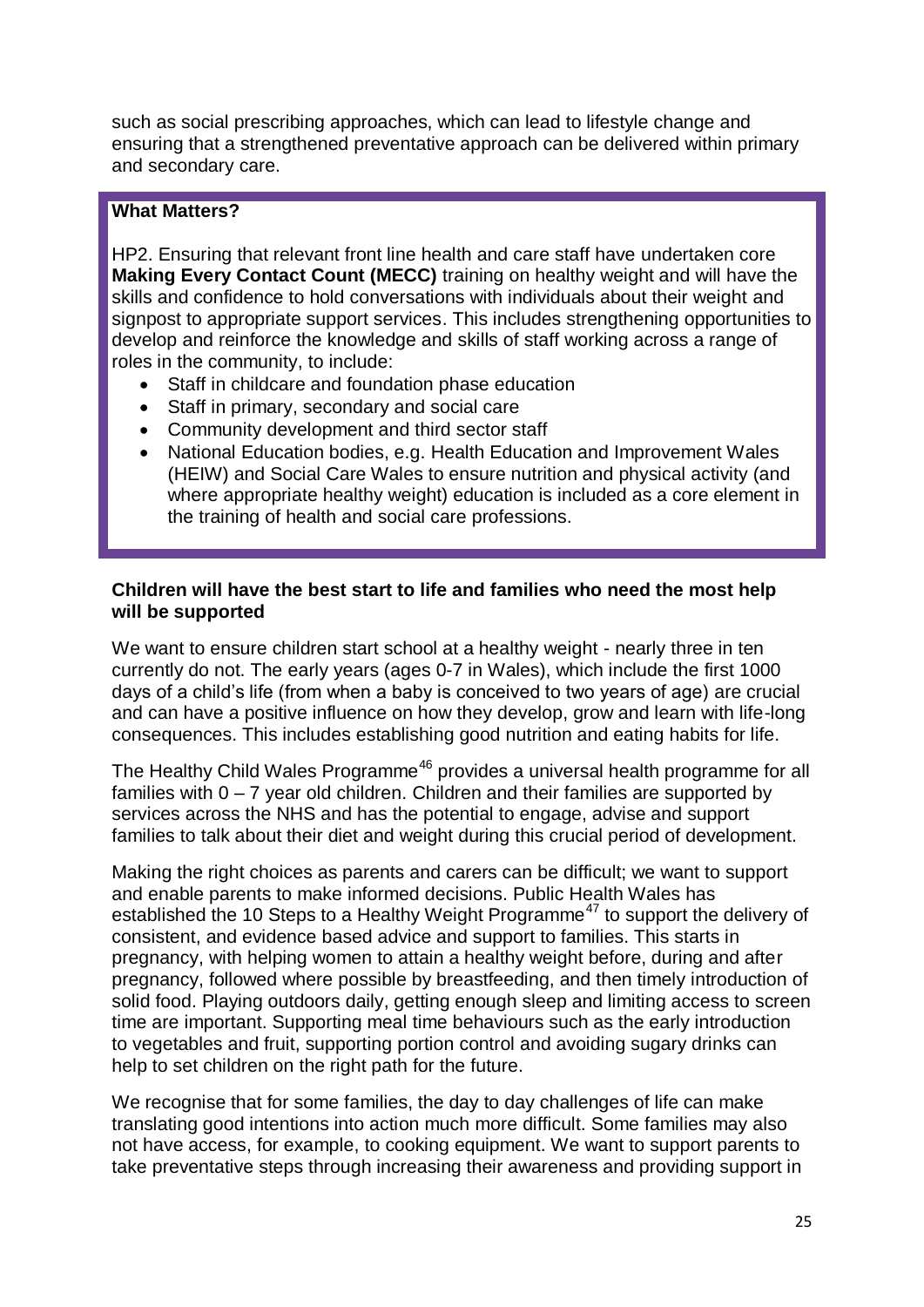an accessible way. We want to develop new evidence-based approaches to help parents whose children are already overweight and obese, to enable lifestyle changes.

# **What Matters?**

HP3. The **10 Steps to a Healthy Weight** programme will provide practical support and information for parents via a range of evidenced based interventions and positive parenting campaigns. To include:

- Evaluation and implementation of a range of evidenced based programmes, particularly to **support mothers who are overweight or obese within pregnancy**.
- Ensuring **professionals have appropriate skills and consistent resources** to hold positive conversations about healthy weight. This includes utilising holistic programme of advice and support that will enhance children's health and developmental potential to parents and children in the early years, including through Flying Start (and outreach).
- Implementation an **all Wales breastfeeding action plan**, to create positive conditions and the right support for women to choose to breastfeed and increase the numbers of women who breastfeed for at least six months.
- Support for families on lower incomes, including working with the UK Government to consider consultation findings from the **Healthy Start Scheme<sup>48</sup>**, which aims to help pregnant women and children under five in low-income families to eat healthily and also includes an option to obtain free vitamins. Moving forward we wish to consider how funding for welfare foods could be best delivered across Wales.

# **Children will start school at a healthy weight and will have continued to maintain and sustain a healthy weight into adolescence (age 11-16)**

The Millennium Cohort Study<sup>49</sup> shows a sudden increase in obesity between the ages of 7 and 11, with 40% being obese or overweight. Only one in five 11-16 year olds met the Chief Medical Officer guidelines for engaging in at least 60 minutes of daily physical activity. These are crucial years which can help to shape future eating and activity habits.

We know that becoming obese or overweight is a continuing trend as children grow. Like adults, children and young people's lives have become less physically active and a higher proportion of their weekly food intake is not prepared at home. Food and drink prepared outside of the home tends to be higher in sugar, saturated fat and salt, compared to meals prepared at home.

Family and parents have considerable influence on children's healthy weight behaviours, particularly in the earlier years of a child life. In shaping the home environment, routines around bedtimes, mealtimes, play, physical activity and food choices, can support or hinder efforts to achieve and maintain a healthy weight. It is therefore important to focus on family-orientated approaches.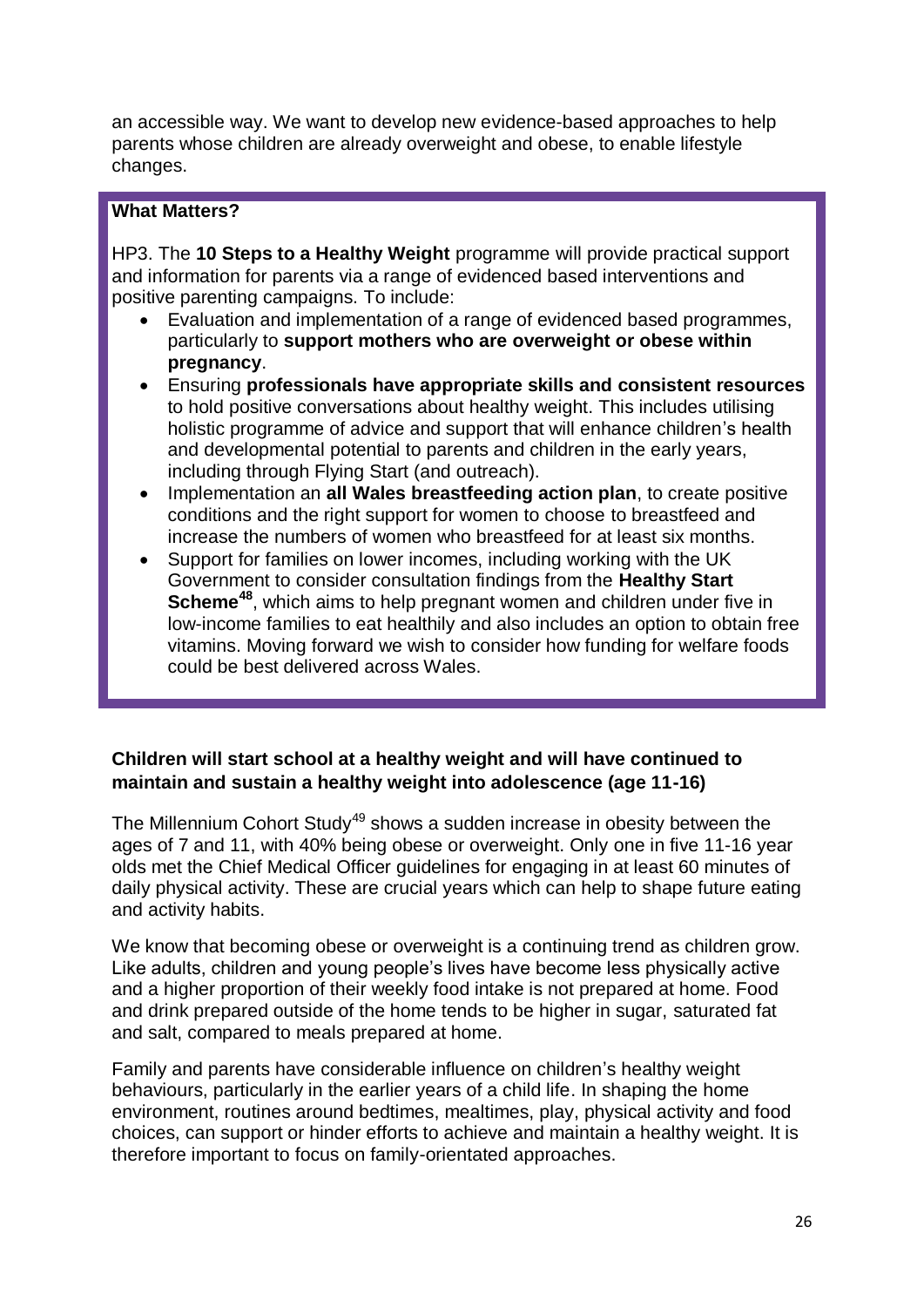#### **What matters?**

HP4. Support for families, utilising the Child Measurement Programme to identify schools with the greatest obesity rates that could benefit from a **Children and Families programme**. This work will link with schools and Families First provision, to ensure a coherent local approach to early intervention and prevention to help drive change and promote healthy weight behaviours.

#### **People who are overweight or obese or at risk of becoming overweight/ obese will be able to receive access to information or services to support a healthier weight**

 $NICE<sup>50</sup>$  identifies that preventing and managing obesity is a key priority both from a strategic point of view and one of implementation. In Wales the obesity pathway<sup>51</sup> was established in 2010 by Welsh Government as a mechanism to implement and manage activity across the full range of determinants which cause obesity and overweight. Our seven Local Health Boards and Public Health Wales are responsible for working with partners and stakeholders to deliver and implement the Wales Obesity Pathway.

The pathway outlines service requirements for adults and children across four levels of support from population wide prevention, early intervention, weight management services and specialist medical and bariatric surgery services for morbid obesity. The pathway has led to the development of increased support and obesity services. There is a range of BMIs and spectrum of need across the levels of the pathway, ranging from people who are overweight or at risk of being overweight and have a constant struggle with being a healthy weight, and people who have become severely overweight who find it extremely difficult to achieve a meaningful weight reduction and could require bariatric surgery.

A key priority of this strategy is to ensure that we have the appropriate pathway in place to help our population to achieve and maintain a healthy weight, prevent excessive weight gain, identity people early and provide clinical and psychological support as required. This provides an important structure to deliver coherent services and to create transition points for people to access obesity services and support. A well-designed pathway can also act as an anchor point for local partnership delivery between local health boards, local authorities and third sector organisations.

In addition, links to mental health are significant and in some cases there is a need for specialist service support to enable change. There are associated links between obesity and adverse childhood experiences  $(ACEs)^{52}$ , which will need to be addressed by skilled professionals in a multidisciplinary team, to enable and support positive lifestyle change.

It is key that all components of the pathway are in place and that people affected by overweight and obesity is able to access the right part of the pathway at the right time. We plan to have the appropriate pathway in place to help our population to achieve and maintain a healthy weight, prevent excessive weight gain, identity people early and provide clinical and psychological support as required.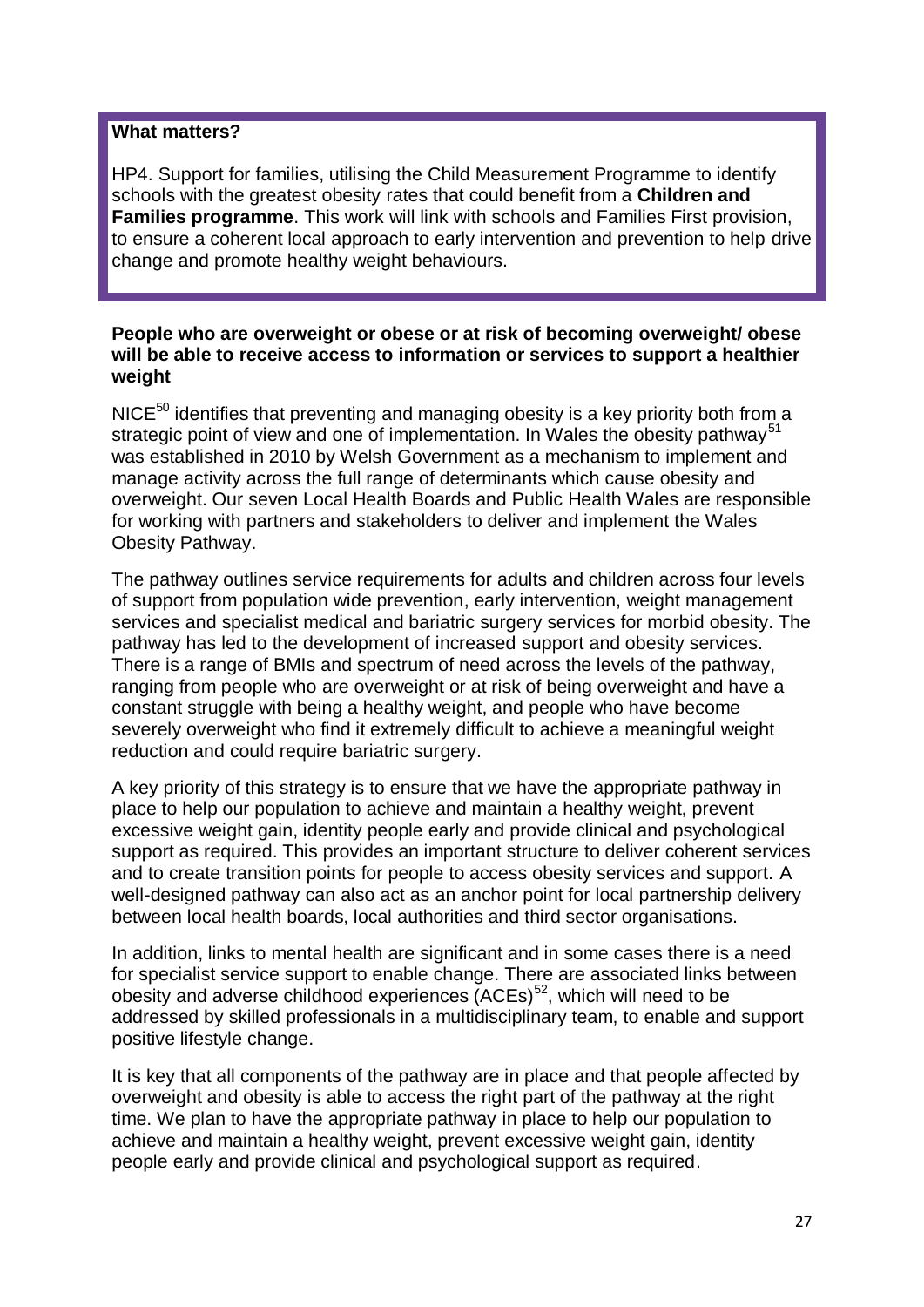#### **What Matters?**

HP5. **Review and implement a clinical obesity pathway** ensuring it meets current standards, provides clear definitions, sets clear transition points across each level and that there is explicit governance and accountability for delivery. This includes reviewing current delivery and implementation barriers, setting minimum standards at each level and agreeing a minimum national dataset to help monitor impact by working with Local Health Boards.

**Question:** Do you agree that proposals HP1 – HP2 will support behavioural change and increase conversations about healthy weight through front line services? If you agree, how do you think these could be implemented and what support will be required? If not, why?

**Question :** Do you agree that proposals HP3 – HP4 will enable children and families to support a healthy weight? If you agree, how do you think these could be implemented and what support will be required? If not, why?

**Question :** Do you agree that proposal HP5 will develop a clinical pathway to ensure those who are overweight or obese can access the right kind of support? If you agree, how do you think these could be implemented and what support will be required? If not, why?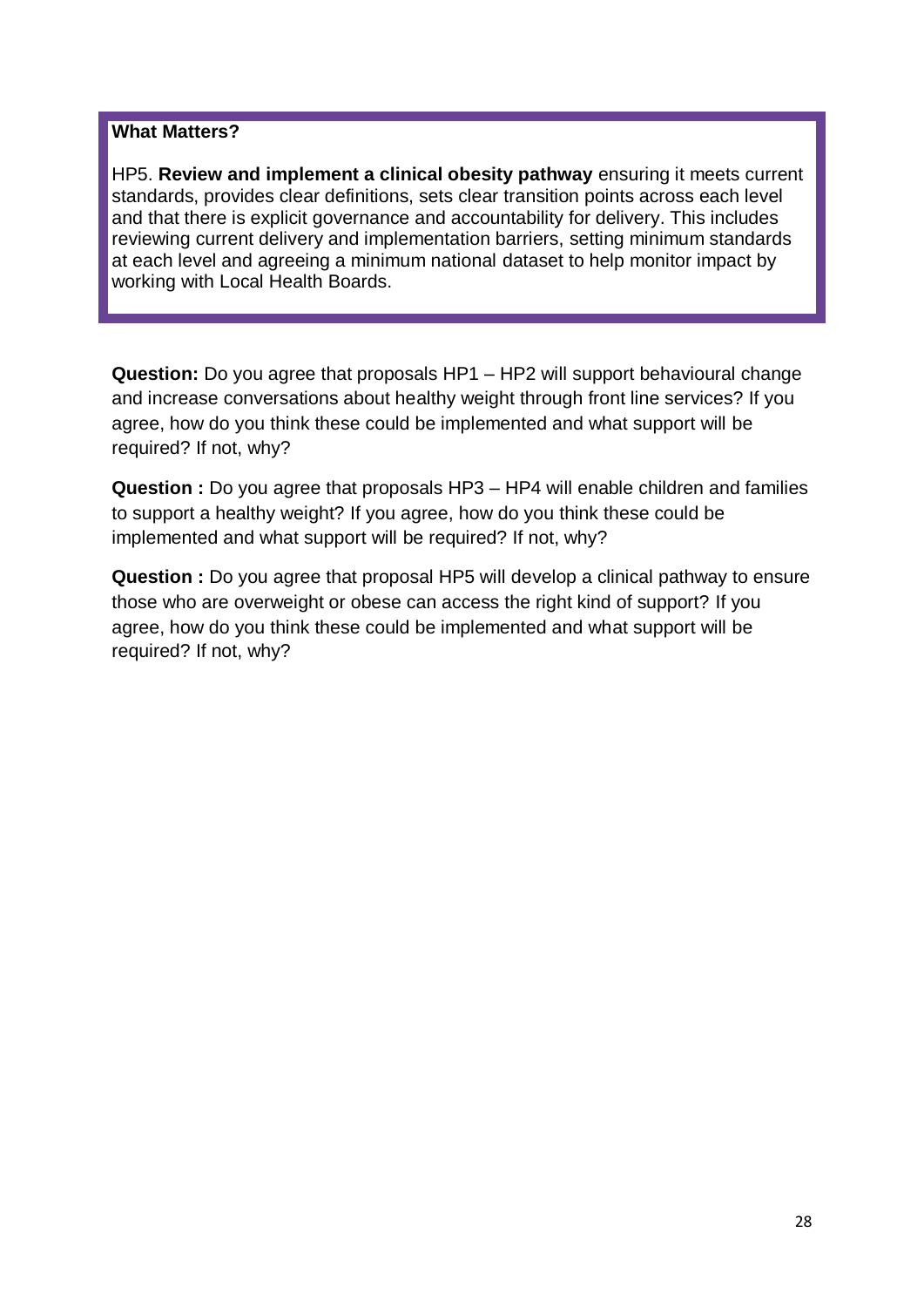**Consultation** Response Form Your name: Organisation (if applicable): email / telephone number: Your address:

# **Consultation Questions**

# **Healthy Weight: Healthy Wales**

We are seeking views on what will work to prevent and reduce obesity in Wales and help people achieve and maintain a healthy weight.

If you would like to comment on specific proposals under this theme, please use the summary of proposals document.

| 1. Are you responding as an individual or on behalf of an organisation? If you're<br>name.                                                                         | responding on behalf of an organisation, please provide the organisation's      |
|--------------------------------------------------------------------------------------------------------------------------------------------------------------------|---------------------------------------------------------------------------------|
|                                                                                                                                                                    |                                                                                 |
|                                                                                                                                                                    |                                                                                 |
| Individual                                                                                                                                                         | Organisation                                                                    |
|                                                                                                                                                                    |                                                                                 |
| Name of organisation:                                                                                                                                              |                                                                                 |
|                                                                                                                                                                    |                                                                                 |
| We have identified some proposals for how we think we can help people to achieve                                                                                   |                                                                                 |
|                                                                                                                                                                    |                                                                                 |
| and maintain a healthy weight but we want to know if these are the right proposals, if                                                                             |                                                                                 |
| you know of different approaches which have proven to be effective and how we                                                                                      |                                                                                 |
| can best deliver the plan                                                                                                                                          |                                                                                 |
| 2. Do you agree that a whole system approach could enable change to take<br>leadership?                                                                            | place? If not, why? What are the opportunities, risks and barriers to effective |
|                                                                                                                                                                    |                                                                                 |
| 3. Are you aware of any good practice locally? How can we build upon and<br>maximise existing practice and resources to support population change<br>across Wales? |                                                                                 |
|                                                                                                                                                                    |                                                                                 |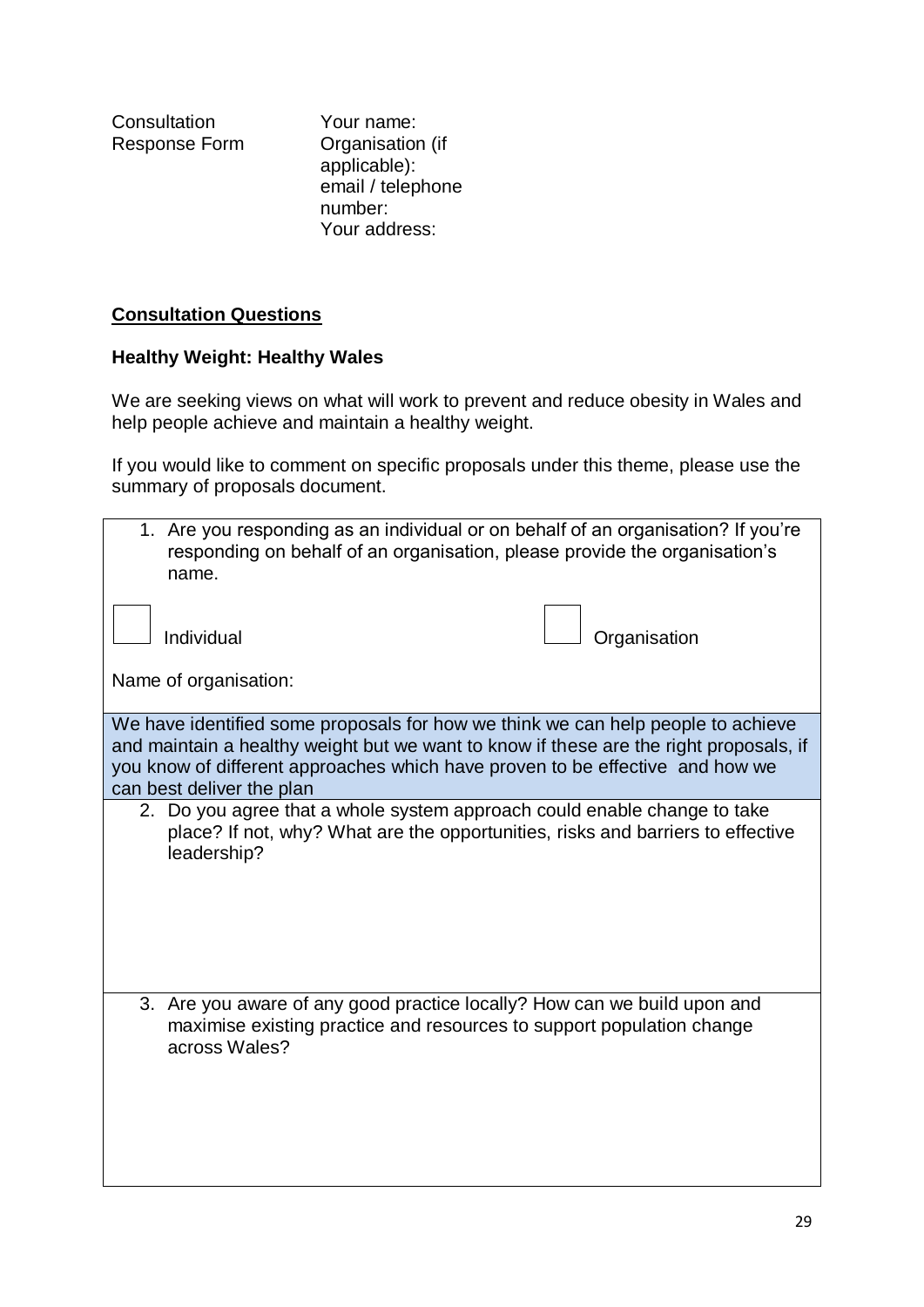| 4. Do you agree that the proposals set out in HE1- HE5 would make our food<br>and drink environment healthier?              |
|-----------------------------------------------------------------------------------------------------------------------------|
| 5 Completely agree                                                                                                          |
| 4 Agree<br>3 Neither agree/ disagree                                                                                        |
| 2 Disagree                                                                                                                  |
| 1 Completely disagree                                                                                                       |
| If you agree, how do you think these could be implemented and what support will<br>be required? If not, why?                |
|                                                                                                                             |
|                                                                                                                             |
|                                                                                                                             |
|                                                                                                                             |
| 5. Do you agree that the proposals set out in HE6-HE7 would provide an<br>environment with more opportunities to be active? |
| 5 Completely agree                                                                                                          |
| 4 Agree<br>3 Neither agree/ disagree                                                                                        |
| 2 Disagree                                                                                                                  |
| 1 Completely disagree                                                                                                       |
| If you agree, how do you think these could be implemented and what support will<br>be required? If not, why?                |
|                                                                                                                             |
|                                                                                                                             |
|                                                                                                                             |
|                                                                                                                             |
|                                                                                                                             |
| 6. Do you agree with the proposals for the following settings (please identify                                              |
| which setting(s) you wish to comment upon)?                                                                                 |
| Early Years (HS1)                                                                                                           |
| Schools (HS2)                                                                                                               |
| Higher/ Further Education (HS3)                                                                                             |
| Workplace (HS4)<br>NHS (HS5)                                                                                                |
| Public Sector (HS6)                                                                                                         |
| 5 Completely agree                                                                                                          |
| 4 Agree                                                                                                                     |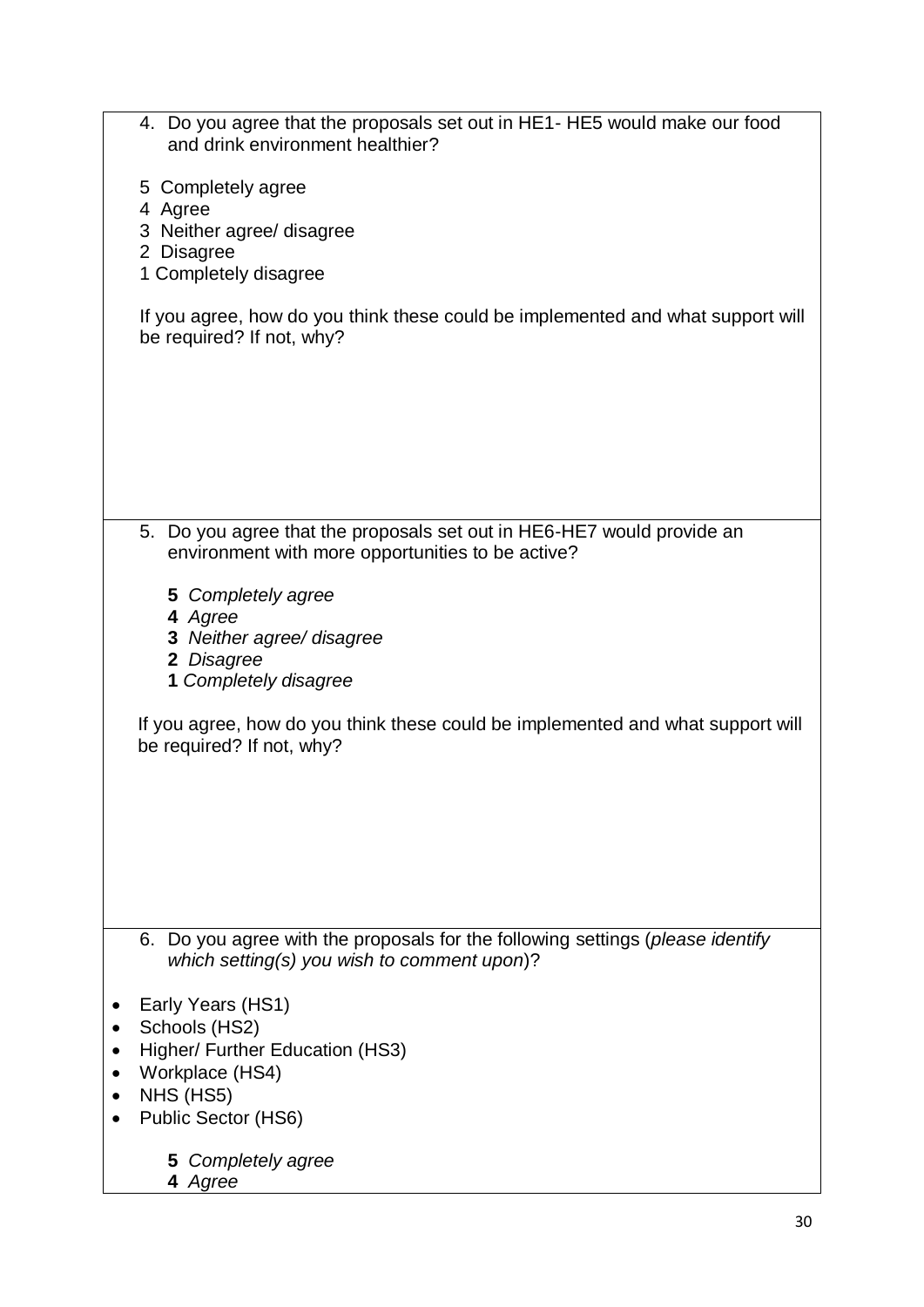| 3 Neither agree/ disagree                                                                                                                                |
|----------------------------------------------------------------------------------------------------------------------------------------------------------|
| 2 Disagree                                                                                                                                               |
| 1 Completely disagree                                                                                                                                    |
|                                                                                                                                                          |
| If you agree, how do you think these could be implemented and what support<br>will be required? If not, why?                                             |
|                                                                                                                                                          |
|                                                                                                                                                          |
|                                                                                                                                                          |
|                                                                                                                                                          |
|                                                                                                                                                          |
|                                                                                                                                                          |
|                                                                                                                                                          |
| 7. Do you agree that proposals HP1 - HP2 will support behavioural change and<br>increase conversations about healthy weight through front line services? |
|                                                                                                                                                          |
| 5 Completely agree                                                                                                                                       |
| 4 Agree                                                                                                                                                  |
| 3 Neither agree/ disagree                                                                                                                                |
| 2 Disagree                                                                                                                                               |
| 1 Completely disagree                                                                                                                                    |
| If you agree, how do you think these could be implemented and what support will<br>be required? If not, why?                                             |
|                                                                                                                                                          |
|                                                                                                                                                          |
|                                                                                                                                                          |
|                                                                                                                                                          |
|                                                                                                                                                          |
|                                                                                                                                                          |
| 8. Do you agree that proposals HP3 - HP4 will enable children and families to                                                                            |
| support a healthy weight?                                                                                                                                |
|                                                                                                                                                          |
| 5 Completely agree                                                                                                                                       |
| 4 Agree                                                                                                                                                  |
|                                                                                                                                                          |
| 3 Neither agree/ disagree                                                                                                                                |
| 2 Disagree                                                                                                                                               |
| 1 Completely disagree                                                                                                                                    |
|                                                                                                                                                          |
| If you agree, how do you think these could be implemented and what support will<br>be required? If not, why?                                             |
|                                                                                                                                                          |
|                                                                                                                                                          |
|                                                                                                                                                          |
|                                                                                                                                                          |
|                                                                                                                                                          |
|                                                                                                                                                          |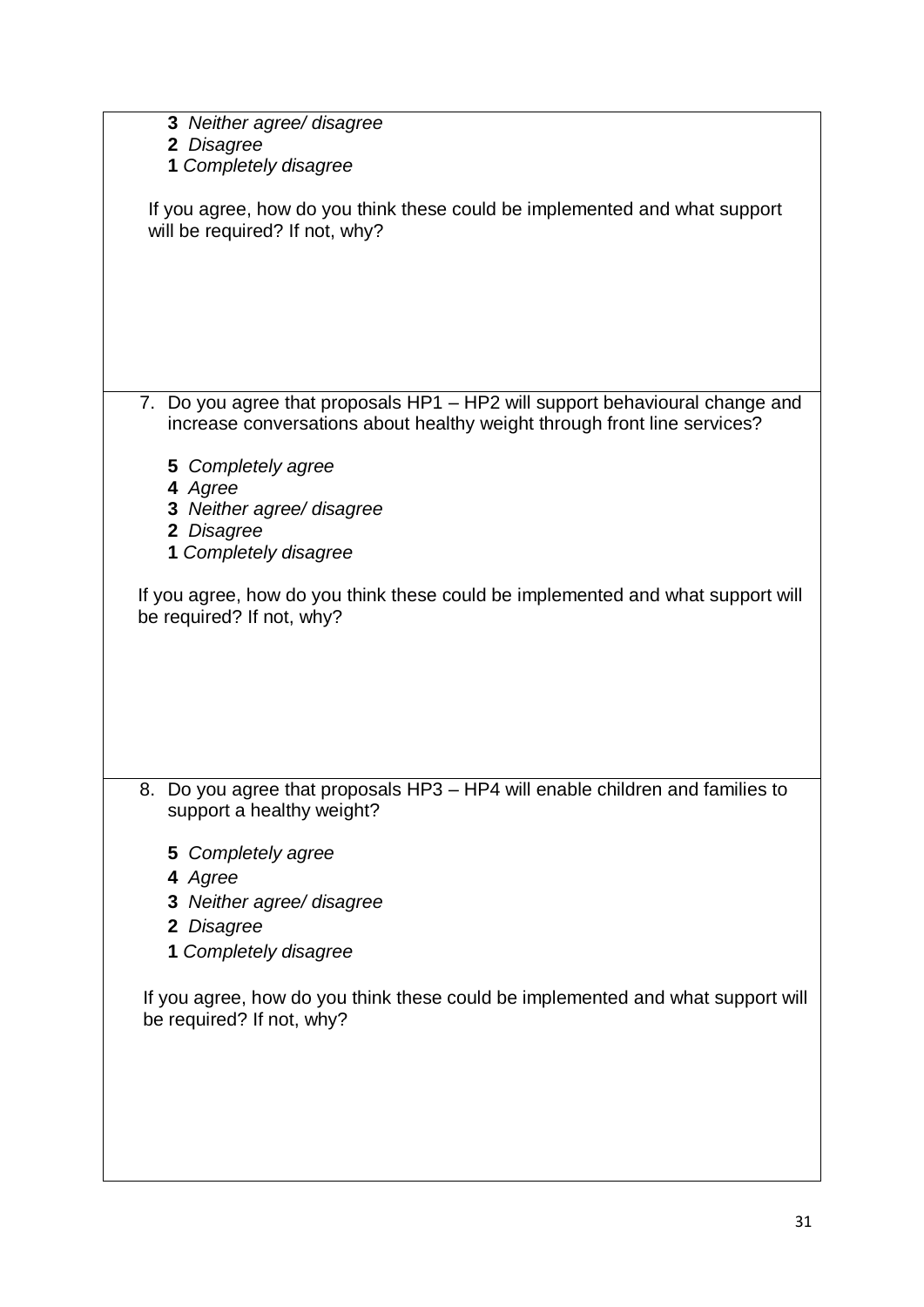| 9. Do you agree that proposal HP5 will develop a clinical pathway to ensure<br>those who are overweight or obese can access the right kind of support?                                    |
|-------------------------------------------------------------------------------------------------------------------------------------------------------------------------------------------|
| 5 Completely agree                                                                                                                                                                        |
| 4 Agree                                                                                                                                                                                   |
| 3 Neither agree/ disagree<br>2 Disagree                                                                                                                                                   |
| 1 Completely disagree                                                                                                                                                                     |
| If you agree, how do you think these could be implemented and what support will<br>be required? If not, why?                                                                              |
|                                                                                                                                                                                           |
| 10. This question relates to the impact the proposals might have on certain<br>groups. Do you think the proposals in this consultation document might have<br>an effect on the following? |
| o Those living in rural areas                                                                                                                                                             |
| o Welsh language                                                                                                                                                                          |
| o Equality<br>Age                                                                                                                                                                         |
| People with disabilities                                                                                                                                                                  |
| Sex                                                                                                                                                                                       |
| Transgender                                                                                                                                                                               |
| Marriage or civil partnerships                                                                                                                                                            |
| Pregnancy and maternity                                                                                                                                                                   |
| Race                                                                                                                                                                                      |
| Religion                                                                                                                                                                                  |
| Sexual orientation                                                                                                                                                                        |
| o Children and young people                                                                                                                                                               |
|                                                                                                                                                                                           |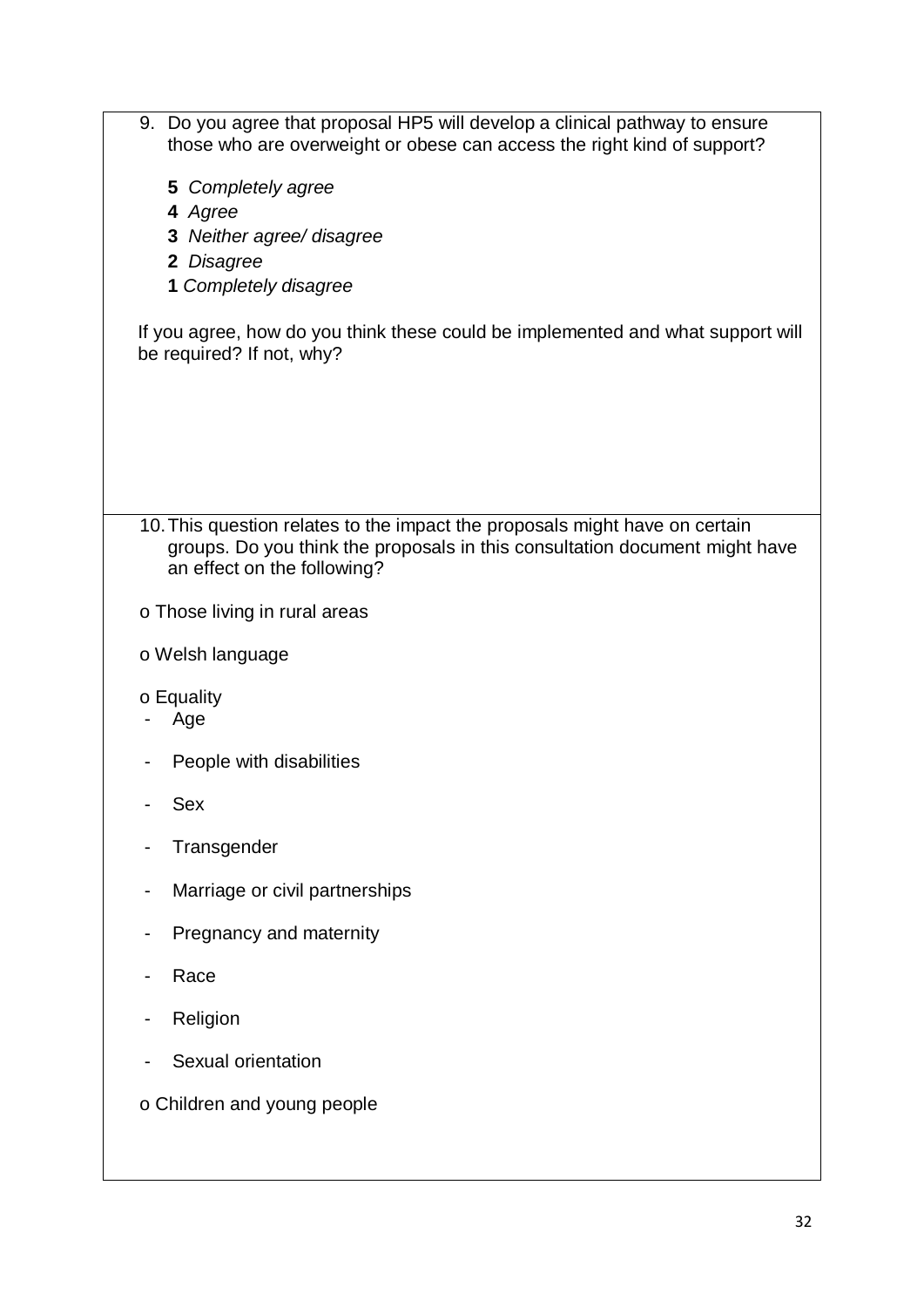11. Do you have any other comments about these proposals?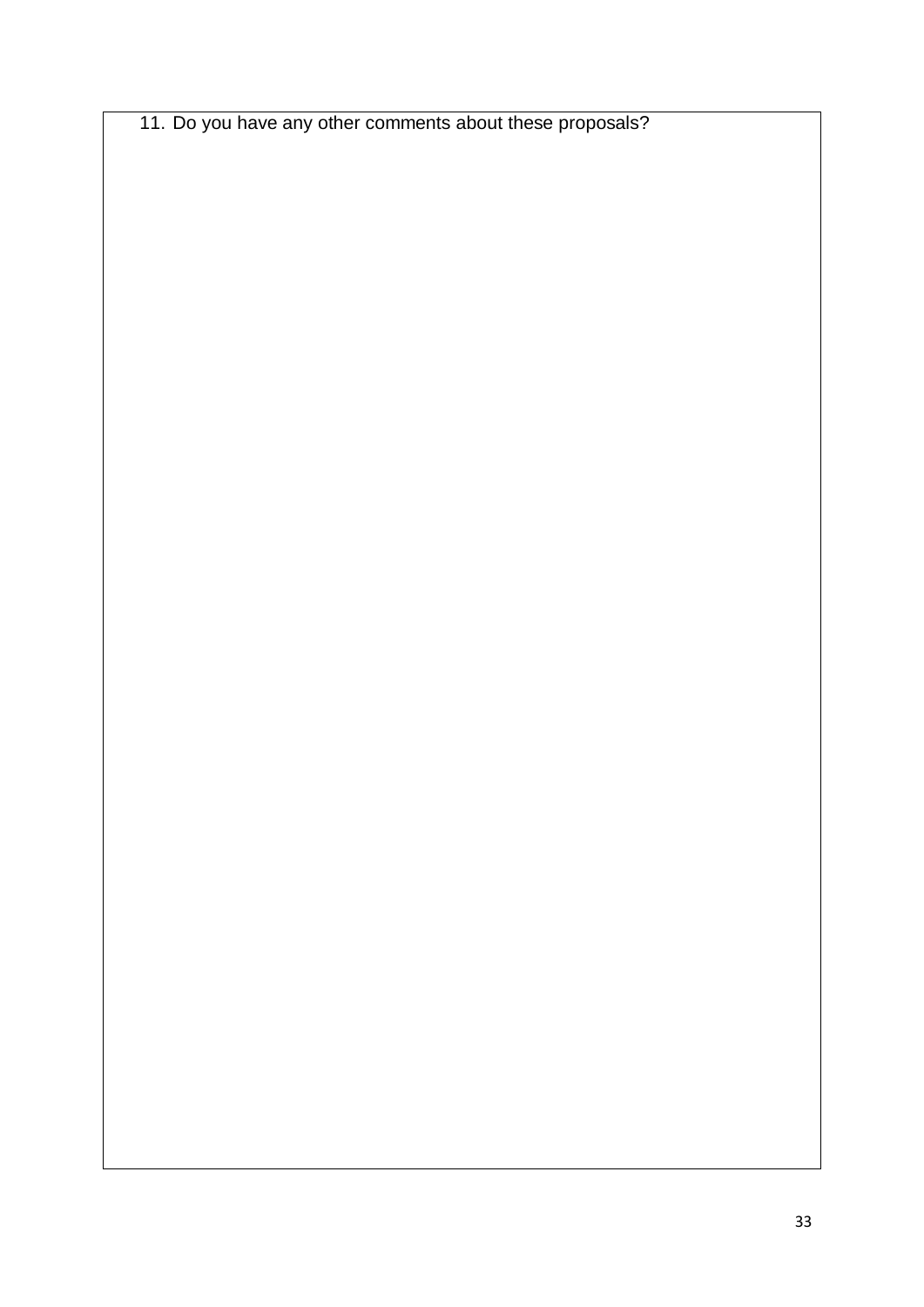$6$  Diabetes UK (2018). Type II Diabetes rates in children and young adults under 25. [https://www.diabetes.co.uk/news/2018/nov/more-than-7,000-under-25s-in-england-and-wales-have](https://www.diabetes.co.uk/news/2018/nov/more-than-7,000-under-25s-in-england-and-wales-have-type-2-diabetes,-report-shows-98360464.html)[type-2-diabetes,-report-shows-98360464.html](https://www.diabetes.co.uk/news/2018/nov/more-than-7,000-under-25s-in-england-and-wales-have-type-2-diabetes,-report-shows-98360464.html)

 $8$  Public Health Wales (2016). Making a Difference.

<sup>9</sup> Public Health Wales (2018) Case for Action.<http://www.wales.nhs.uk/sitesplus/888/opendoc/338192> <sup>10</sup> Public Health Wales (2018) Stay Well in Wales.

[http://www.wales.nhs.uk/sitesplus/documents/888/Stay%20Well%20in%20Wales%20Report-Eng-](http://www.wales.nhs.uk/sitesplus/documents/888/Stay%20Well%20in%20Wales%20Report-Eng-Final.pdf)[Final.pdf](http://www.wales.nhs.uk/sitesplus/documents/888/Stay%20Well%20in%20Wales%20Report-Eng-Final.pdf)

<sup>11</sup> Welsh Government (2017). Public Health (Wales) Act 2017: [www.legislation.gov.uk/anaw/2017/2/contents/enacted](http://www.legislation.gov.uk/anaw/2017/2/contents/enacted)

 $12$  Welsh Government (2018). A Healthier Wales: Our Plan for Health and Social Care, 2018. [www.gov.wales/docs/dhss/publications/180608healthier-wales-mainen.pdf](http://www.gov.wales/docs/dhss/publications/180608healthier-wales-mainen.pdf)

<sup>13</sup> Welsh Government (2015). Well-Being of Future Generations (Wales) Act 2015 [www.legislation.gov.uk/anaw/2015/2/contents/enacted](http://www.legislation.gov.uk/anaw/2015/2/contents/enacted)

 $14$  International perspectives on action to prevent and reduce obesity.

<http://www.wales.nhs.uk/sitesplus/888/opendoc/338192>

<sup>15</sup> UK Government (2007). Reducing Obesity: Future Choices.

<https://www.gov.uk/government/publications/reducing-obesity-future-choices>

<sup>16</sup> Welsh Government (2015). Well-Being of Future Generations (Wales) Act 2015 [www.legislation.gov.uk/anaw/2015/2/contents/enacted](http://www.legislation.gov.uk/anaw/2015/2/contents/enacted)

 $17$  GJ Hollands et al, (2015) Portion, package or tableware size for changing selection and consumption of food, alcohol and tobacco, Cochrane review.

[www.cochranelibrary.com/cdsr/doi/10.1002/14651858.CD011045.pub2/full](http://www.cochranelibrary.com/cdsr/doi/10.1002/14651858.CD011045.pub2/full)<br><sup>18</sup> Moleb Causeway of (2013)

<sup>18</sup> Welsh Government, (2018). National Diet and Nutrition Survey Rolling Programme. Results from Years 2-5 (combined) for Wales (2009/10-2012/13). [www.gov.wales/statistics-and-research/national](http://www.gov.wales/statistics-and-research/national-diet-nutrition-survey-rolling-programme/?lang=en)[diet-nutrition-survey-rolling-programme/?lang=en](http://www.gov.wales/statistics-and-research/national-diet-nutrition-survey-rolling-programme/?lang=en)

<sup>19</sup> The Scientific Advisory Committee on Nutrition, (2011). Dietary Reference Values for Energy report [www.gov.uk/government/publications/sacn-dietary-reference-values-for-energy](http://www.gov.uk/government/publications/sacn-dietary-reference-values-for-energy) 

<sup>20</sup> Welsh Government (2018). National Survey for Wales. [https://gov.wales/statistics-and](https://gov.wales/statistics-and-research/national-survey/?lang=en)[research/national-survey/?lang=en](https://gov.wales/statistics-and-research/national-survey/?lang=en)

**Department of Health and Social Services, (2018). Childhood obesity: a plan for action, chapter 2.** <https://www.gov.uk/government/publications/childhood-obesity-a-plan-for-action-chapter-2>

22 UK Government (2018). Sugar Reduction: Report on First Year Progress

<https://www.gov.uk/government/publications/sugar-reduction-report-on-first-year-progress>

 $^{23}$  Public Health England (2015) Sugar Reduction the Evidence For Action,

<https://www.gov.uk/government/publications/sugar-reduction-from-evidence-into-action>  $24$  C Thomas et al (2018). Under Pressure: New evidence on young people's broadcast marketing exposure in the UK[. https://www.cancerresearchuk.org/sites/default/files/under\\_pressure.pdf](https://www.cancerresearchuk.org/sites/default/files/under_pressure.pdf)

 $25$  Public Health England. (2015). Sugar reduction: the evidence for action.

<https://www.gov.uk/government/publications/sugar-reduction-from-evidence-into-action>  $^{26}$  J Birch et al (2017). A Weighty Issue. Cancer Research UK.

[https://www.cancerresearchuk.org/sites/default/files/a\\_weighty\\_issue.pdf](https://www.cancerresearchuk.org/sites/default/files/a_weighty_issue.pdf)

 $27$  Public Health England (2018). Calorie reduction: The scope and ambition for action [https://assets.publishing.service.gov.uk/government/uploads/system/uploads/attachment\\_data/file/68](https://assets.publishing.service.gov.uk/government/uploads/system/uploads/attachment_data/file/685359/Calorie_reduction_The_scope_and_ambition_for_action.pdf) [5359/Calorie\\_reduction\\_The\\_scope\\_and\\_ambition\\_for\\_action.pdf](https://assets.publishing.service.gov.uk/government/uploads/system/uploads/attachment_data/file/685359/Calorie_reduction_The_scope_and_ambition_for_action.pdf)

 $\overline{\phantom{a}}$  $1$  Public Health Wales (2018) Child Measurement Programme for Wales 2016/17:

[http://www.wales.nhs.uk/sitesplus/documents/888/12743%20PHW%20CMP%20Report%20%28Eng](http://www.wales.nhs.uk/sitesplus/documents/888/12743%20PHW%20CMP%20Report%20%28Eng%29.pdf) [%29.pdf](http://www.wales.nhs.uk/sitesplus/documents/888/12743%20PHW%20CMP%20Report%20%28Eng%29.pdf)

<sup>&</sup>lt;sup>2</sup> Welsh Government (2018). National Survey for Wales 2017-18: [https://gov.wales/statistics-and](https://gov.wales/statistics-and-research/national-survey/?lang=en)[research/national-survey/?lang=en](https://gov.wales/statistics-and-research/national-survey/?lang=en)

<sup>&</sup>lt;sup>3</sup> Public Health Wales (2018) Normalisation. [http://www.wales.nhs.uk/sitesplus/888/page/97832](https://emea01.safelinks.protection.outlook.com/?url=http%3A%2F%2Fwww.wales.nhs.uk%2Fsitesplus%2F888%2Fpage%2F97832&data=02%7C01%7CNathan.Cook%40gov.wales%7C24cd247b47d44fcc587308d676dc298f%7Ca2cc36c592804ae78887d06dab89216b%7C0%7C0%7C636827085349621936&sdata=T0SUdbd40Pk753bWd8R6cQRGjl%2FGUmxOUQo4Y8X16t0%3D&reserved=0) <sup>4</sup> Cancer Research UK, (2018). Cancer Intelligence Team, Policy & Information Directorate.

[https://www.cancerresearchuk.org/sites/default/files/obesity\\_tobacco\\_cross\\_over\\_report\\_final.pdf](https://www.cancerresearchuk.org/sites/default/files/obesity_tobacco_cross_over_report_final.pdf) <sup>5</sup> M Simmonds et al (2016). Predicting adult obesity from childhood obesity: a systematic review and meta analysis. Obesity reviews, 17(2), 95-107

Public Health Wales (2018) Case for Change: Obesity Prevention and Reduction in Wales [http://www.wales.nhs.uk/sitesplus/888/page/97832](https://emea01.safelinks.protection.outlook.com/?url=http%3A%2F%2Fwww.wales.nhs.uk%2Fsitesplus%2F888%2Fpage%2F97832&data=02%7C01%7CNathan.Cook%40gov.wales%7C24cd247b47d44fcc587308d676dc298f%7Ca2cc36c592804ae78887d06dab89216b%7C0%7C0%7C636827085349621936&sdata=T0SUdbd40Pk753bWd8R6cQRGjl%2FGUmxOUQo4Y8X16t0%3D&reserved=0)

[http://www.wales.nhs.uk/sitesplus/documents/888/PHW%20Making%20a%20difference%20ES%28W](http://www.wales.nhs.uk/sitesplus/documents/888/PHW%20Making%20a%20difference%20ES%28Web_2%29.pdf) [eb\\_2%29.pdf](http://www.wales.nhs.uk/sitesplus/documents/888/PHW%20Making%20a%20difference%20ES%28Web_2%29.pdf)